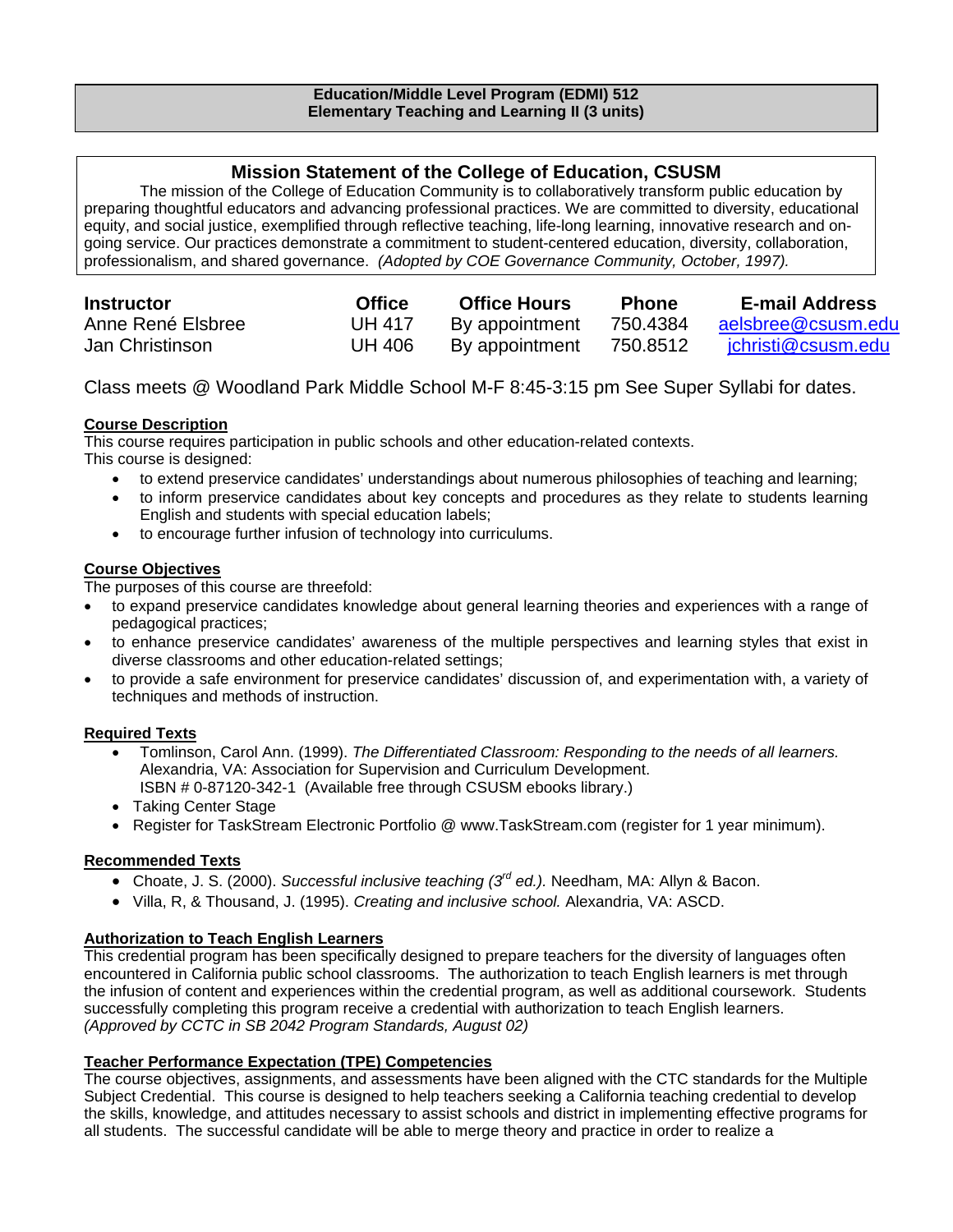EDMI 512 Spring 2006 2 comprehensive and extensive educational program for all students. You will be required to formally address the following TPEs in this course:

TPE 6d – Engaging and supporting all learners (SST, IEP, & Strategy Matrix)

TPE 9 – Instructional Planning (Long Range and Unit Plan)

TPE 14 – Educational technology (Long Range and Unit Plan)

Using **www.taskstream.com** you will upload 2 or more pieces of evidence and write a reflective narrative explaining how you have met the TPE. Each narrative must include a paragraph for each of the following: a) description of the what portion of the TPE are you addressing

- (Include identification of the pieces of evidence you are presenting.)
- b) analysis of how each piece of evidence meets the expectations of the TPE (One paragraph on each piece of evidence.) and
- c) reflection of what you learned and how this new learning will make you a highly qualified teacher.

#### **Accommodation for Students with Disabilities**

Please discuss your needs with the instructor within the first week of the semester & contact Disabled Student Services. Students must be approved for services by providing appropriate and recent documentation to the Office of Disable Student Services (DSS). This office is located in Craven Hall 5205, and can be contacted by phone at (760) 750-4905, or TTY (760) 750-4909. Students authorized by DSS to receive reasonable accommodations should meet with their instructor during office hours or, in order to ensure confidentiality, in a more private setting.

#### **CSUSM Academic Honesty Policy**

"Students will be expected to adhere to standards of academic honesty and integrity, as outlined in the Student Academic Honesty Policy. All written work and oral assignments must be original work. All ideas/materials that are borrowed from other sources must have appropriate references to the original sources. Any quoted material should give credit to the source and be punctuated with quotation marks.

Students are responsible for honest completion of their work including examinations. There will be no tolerance for infractions. If you believe there has been an infraction by someone in the class, please bring it to the instructor's attention. The instructor reserves the right to discipline any student for academic dishonesty in accordance with the general rules and regulations of the university. Disciplinary action may include the lowering of grades and/or the assignment of a failing grade for an exam, assignment, or the class as a whole."

#### **Plagiarism**

All work submitted for this course should reflect students' efforts. When relying on supporting documents authored by others, cite them clearly and completely using American Psychological Association (APA) manual, 5<sup>th</sup> edition. Failure to do so may result in failure of the course.

#### **Attendance is mandatory.**

Due to the interactive nature of courses in the College, and the value placed on the contributions of every student, **students are expected to prepare for, attend, and participate in all classes**. For extenuating circumstances contact the instructors **before** class is missed, and make arrangements to make up what was missed. At minimum, a student **must attend more than 80% of class time**, or s/he may not receive a passing grade for the course.

Each absence (or 3 tardies/early departures) will reduce a grade by 10 points (one full grade). For example if a student earns 95 % and is absent 2 times =  $95 - 2(10) = 75$  points = C.

A student may negotiate to make up one absence. **Notification of absence does not warrant an excuse.** 

**Make up assignments -** Students may make up one absence by attending an approved educational conference. Students must complete the following tasks to earn make-up credit:

- 1. attending an educational conference
- 2. giving a verbal report in class and
- 3. provide paper resources for peers and instructor.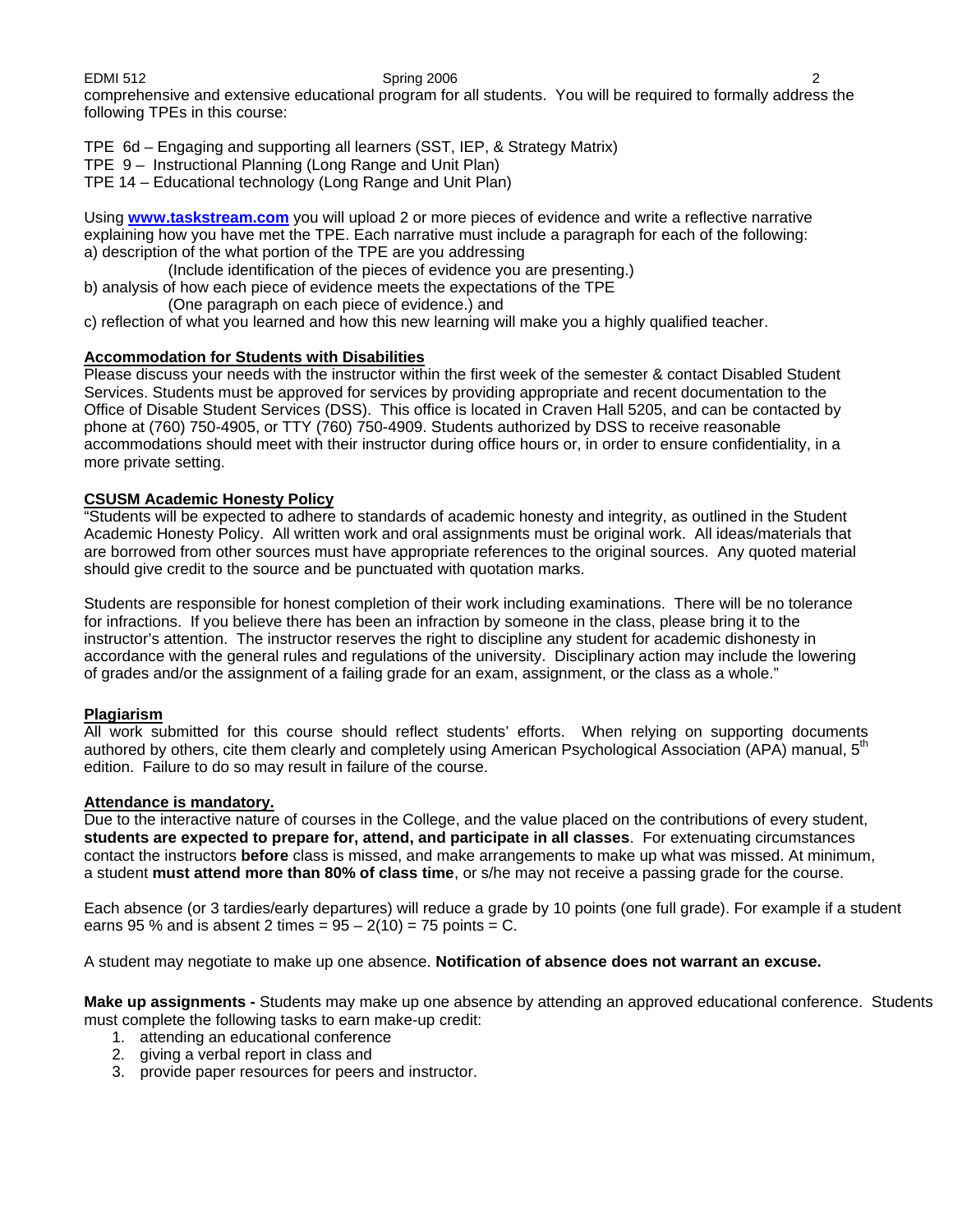**Here is a list of local educational conferences to be considered:** 

January 18-21, 2006 National Association of Bilingual Education, NABE 2006<br>Convention Center, Phoenix, Arizona nabe@nabe.org, 202-898-1829 Convention Center, Phoenix, Arizona

January 29 - February 1, 2006 American Association of Colleges for Teacher Education Manchester Grand Hyatt, San Diego, CA http://www.aacte.org/Events/meeting\_exhibits.htm

February 2-5, 2006 North Coast Education Summit (Education · Democracy · Social Justice) Humboldt State University, Arcata, California 707.826.3735

February 3-4, 2006 California TASH: Equity, Opportunity & Inclusion of Persons with Disabilities CALTASH 24th Annual Statewide Conference, San Francisco Airport Marriott, Burlingame, California Ann Halvorsen, CALTASH Board member, cal-tash@sbceo.org, 510-885-3087

February 3-5, 2006 California Association of Teachers of English (CATE) Adventures in Anaheim-An "E" Ticket Experience, Hyatt Regency Orange County, Garden Grove, California Jo Anne Mitchell, cateweb.org, 323-660-1440

February 24-25, 2006 Southern California Kindergarten Conference, Inc. SCKC 20th Annual Conference, Hilton Burbank Airport & Convention Center, Burbank, California Darrin Cowie, SCKC@SOCAL.RR.COM, 818-363-0441

March 1-4, 2006 California Association for Bilingual Education, CABE 2006 San Jose McEnery Convention Center, San Jose, California Maria S. Quezada, maria@bilingualeducation.org, 626-814-4441

March 3-5, 2006 California Council for the Social Studies, Town & Country Inn, San Diego, California Jacqueline Purdy, ccssorg@earthlink.net , 661-533-2277

 March 10-11, 2006 Advancement Via Individual Determination (AVID) AVID/College Board 2006 National Conference, Hyatt Regency La Jolla at Aventine, San Diego Michelle Schneider, mschneider@avidcenter.org, 858-623-2843

March 10-12, 2006 CACE (California Association of Compensatory Education) Statewide Conference: Building Communication Between School and Home Crowne Plaza Hotel, LAX, Los Angeles Judy Goddess, goddess2@mindspring.com, 415-759-1994

April 6-9, 2006 California Teachers of English to Speakers of Other Languages Statewide Conference Bill Graham Auditorium, San Francisco, California Vicki Pabley, vickipabley@yahoo.com,

April 29, 2006 Hansen Symposium, CSUSM

For other conference options see http://www.cde.ca.gov/re/ca/cc/index.asp

#### **Grading Policy**

All students will come prepared to class; readings and homework assignments are listed on the dates on which they are due.

All required work is expected to be on time. One grade level will be deducted for each class meeting for which it is late (e.g., an "A" assignment that is submitted one class session late will be marked down to a "B"). Unless prior instructor approval is secured, assignments will not be accepted three class sessions after which they are due. Exceptions will be handled on a case-by-case basis, as determined by the instructor.

It is expected that students will proofread and edit their assignments prior to submission. Students will ensure that the text is error-free (grammar, spelling), and ideas are logically and concisely presented. The assignment's grade will be negatively affected as a result of this oversight. Each written assignment will be graded approximately 80% on content and context (detail, logic, synthesis of information, depth of analysis, etc.), and 20% on mechanics (grammar, syntax, spelling, format, uniformity of citation, etc.). All citations, where appropriate, will use American Psychological Association (APA) format. Consult American Psychological Association (APA) Manual,  $5<sup>th</sup>$  edition for citation guidance.

Grading will include a component (10%) of "professional demeanor." Students will conduct themselves in ways that are generally expected of those who are entering the education profession. This includes but is not limited to: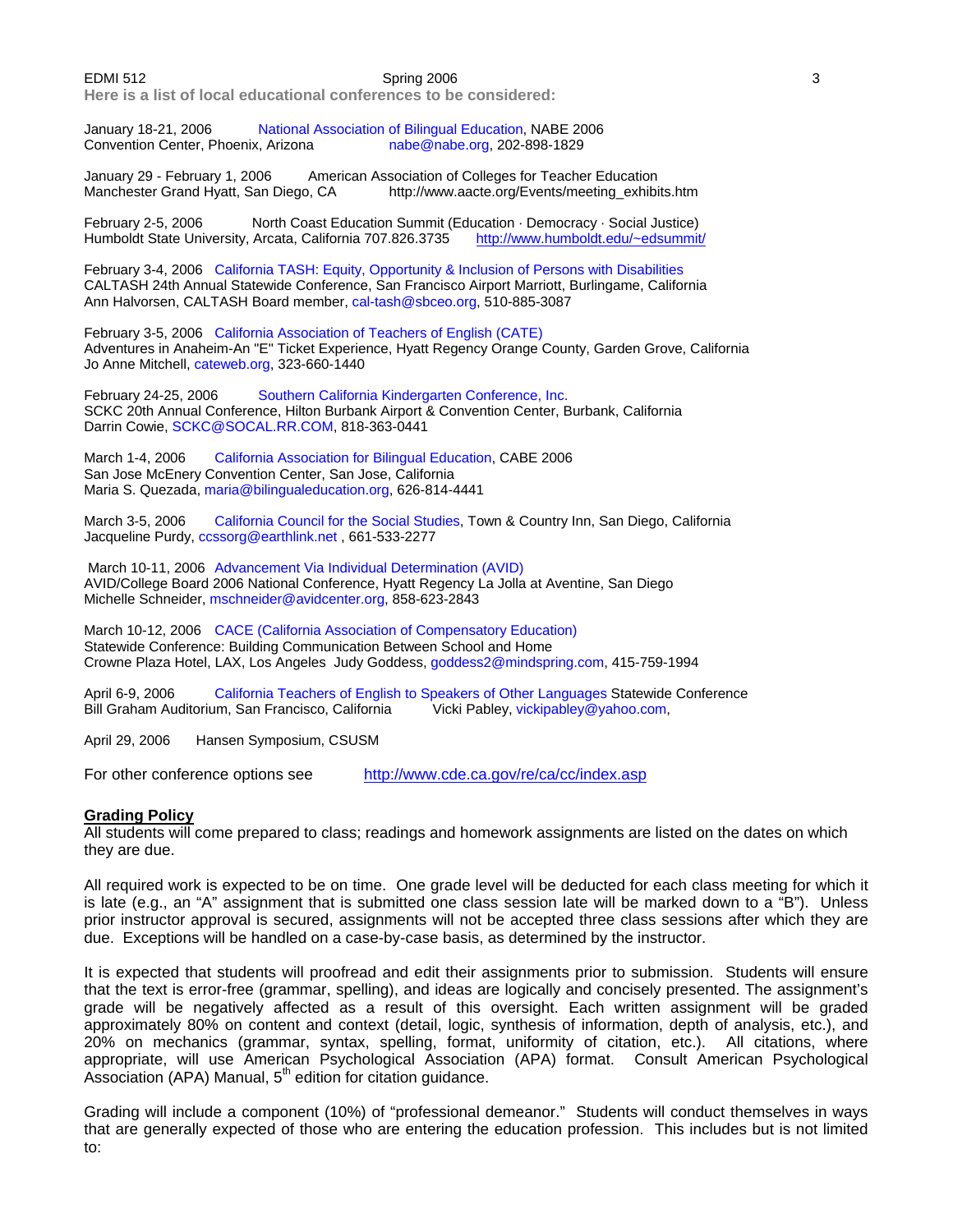- On-time arrival to all class sessions;
- Advance preparation of readings and timely submission of assignments;
- Respectful participation in all settings (e.g., whole group, small group, in/outside of class);
- Carefully considered, culturally aware approaches to solution-finding.

| <b>Course Assignments</b>                |            |
|------------------------------------------|------------|
| Long Range Plan                          | 20 points  |
| SST & IEP                                | 10 points  |
| Philosophy Statement/Letter              | 10 points  |
| TaskStream Submissions (TPEs 6d, 9 & 14) | 30 points  |
| <b>Strategy Matrix</b>                   | 10 points  |
| <b>Professional Demeanor</b>             | 10 points  |
| Social Justice Assignment                | 10 points  |
| <b>Total</b>                             | 100 points |
|                                          |            |

# **Grading Scale**

B=80-89 C= 70-79 D=60-69 F=59 or lower.

**Please note assignments are due whether or not you are present in class that day.** 

**While this syllabus is carefully planned, it may be modified at any time in response to the needs and interests of the class.**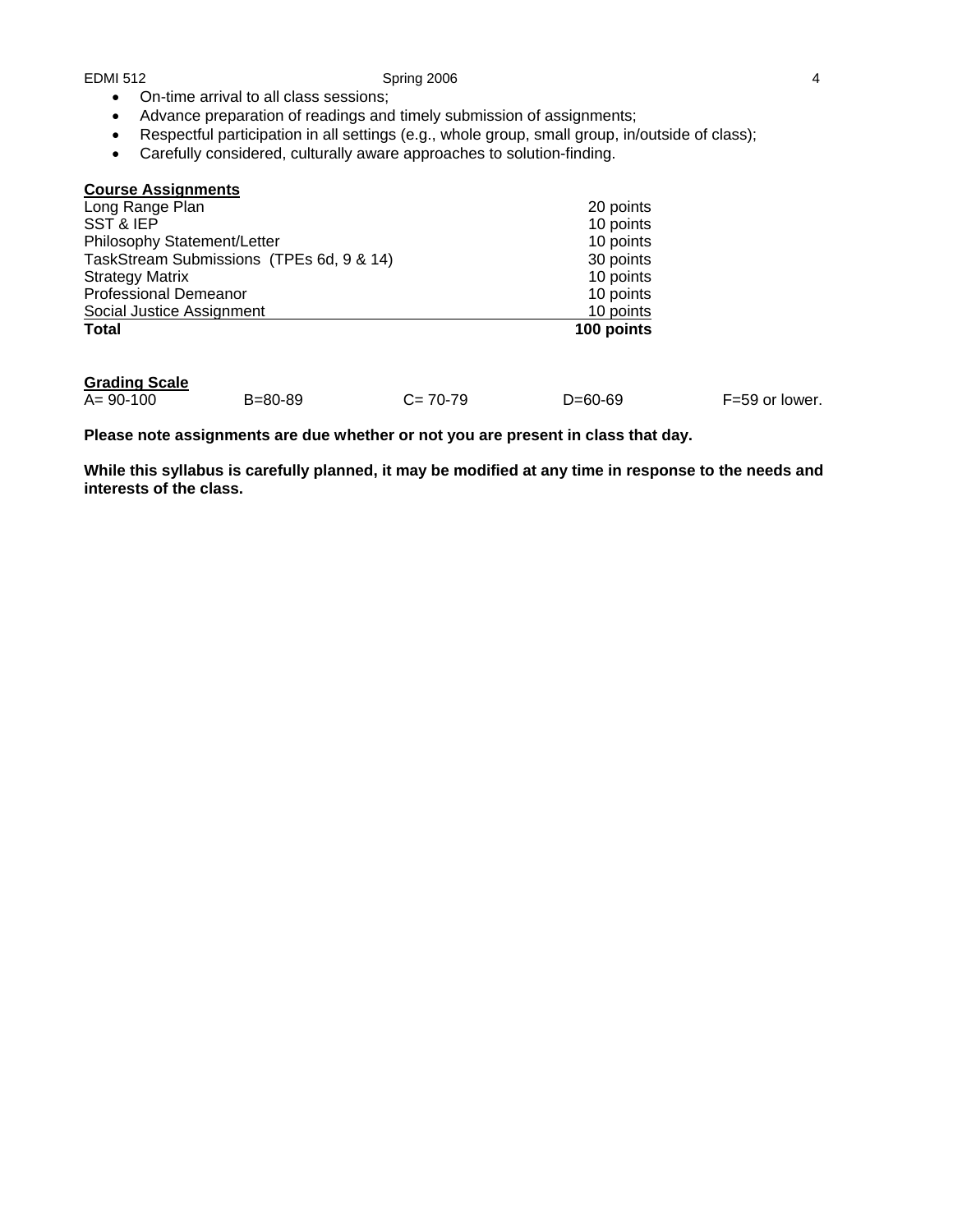#### **College of Education Attendance Policy**

Due to the interactive nature of courses in the College, and the value placed on the contributions of every student, **students are expected to prepare for, attend, and participate in all classes**. For extenuating circumstances contact the instructors **before** class is missed, and make arrangements to make up what was missed. At minimum, a student **must attend more than 80% of class time**, or s/he may not receive a passing grade for the course.

Each absence (or 3 tardies/early departures) will reduce a grade by 10 points (one full grade). For example if a student earns 95 % and is absent 2 times =  $95 - 2(10) = 75$  points = C.

A student may negotiate to make up one absence. **Notification of absence does not warrant an excuse.** 

| student's name printed                                                                                                                                                                                                                                                                                                                                                                                                                                                                                                                                                              |                                                                |                                                                                                                                                                        | <b>Spring Placement</b> |                                                                           |
|-------------------------------------------------------------------------------------------------------------------------------------------------------------------------------------------------------------------------------------------------------------------------------------------------------------------------------------------------------------------------------------------------------------------------------------------------------------------------------------------------------------------------------------------------------------------------------------|----------------------------------------------------------------|------------------------------------------------------------------------------------------------------------------------------------------------------------------------|-------------------------|---------------------------------------------------------------------------|
| signature                                                                                                                                                                                                                                                                                                                                                                                                                                                                                                                                                                           |                                                                |                                                                                                                                                                        | date                    |                                                                           |
| home telephone                                                                                                                                                                                                                                                                                                                                                                                                                                                                                                                                                                      | cell phone                                                     |                                                                                                                                                                        | email                   |                                                                           |
| <b>Attendance/Participation</b>                                                                                                                                                                                                                                                                                                                                                                                                                                                                                                                                                     |                                                                | You may make up one absence by attending an approved educational conference.                                                                                           |                         |                                                                           |
| Session 1<br>Session 2<br><u> The Common State</u><br>Session 3<br>$\begin{array}{cccccccccc} \multicolumn{2}{c}{} & \multicolumn{2}{c}{} & \multicolumn{2}{c}{} & \multicolumn{2}{c}{} & \multicolumn{2}{c}{} & \multicolumn{2}{c}{} & \multicolumn{2}{c}{} & \multicolumn{2}{c}{} & \multicolumn{2}{c}{} & \multicolumn{2}{c}{} & \multicolumn{2}{c}{} & \multicolumn{2}{c}{} & \multicolumn{2}{c}{} & \multicolumn{2}{c}{} & \multicolumn{2}{c}{} & \multicolumn{2}{c}{} & \multicolumn{2}{c}{} & \multicolumn{2}{c}{} & \multicolumn{2}{c}{} & \mult$<br>Session 4<br>Session 5 | Session 6<br>Session 7<br>Session 8<br>Session 9<br>Session 10 | Session 11<br>Session 12<br>$\overline{\phantom{a}}$<br>Session 14<br>Session 15                                                                                       | Session 13              |                                                                           |
| <b>Professional Demeanor</b>                                                                                                                                                                                                                                                                                                                                                                                                                                                                                                                                                        |                                                                |                                                                                                                                                                        |                         | 10 %                                                                      |
| Assignments (90 %)                                                                                                                                                                                                                                                                                                                                                                                                                                                                                                                                                                  |                                                                | <b>Percentage/Points</b>                                                                                                                                               | <b>Due Dates TBA</b>    |                                                                           |
| Philosophy Statement/Letter/Resume<br><b>Strategy Matrix</b><br><b>SST &amp; IEP</b><br>Social Justice Assignment<br><b>TaskStream Submissions (TPEs)</b><br>Unit Plan<br><b>Total for Assignments</b>                                                                                                                                                                                                                                                                                                                                                                              |                                                                | $\frac{1}{2}$ / 10 points<br>$\frac{1}{2}$ / 10 points<br>$\frac{1}{2}$ / 10 points<br>$\frac{1}{2}$ / 10 points<br>$\frac{1}{2}$ / 30 points<br>$\frac{1}{20}$ points |                         | <u> 1989 - Johann Barbara, martin da kasar Amerikaan kasar da</u><br>80 % |
| <b>Total</b>                                                                                                                                                                                                                                                                                                                                                                                                                                                                                                                                                                        |                                                                |                                                                                                                                                                        |                         | 1100%                                                                     |
|                                                                                                                                                                                                                                                                                                                                                                                                                                                                                                                                                                                     |                                                                |                                                                                                                                                                        |                         | Grade<br>$=$ $\sim$                                                       |
| <b>Grading Scale</b><br>$A = 90 - 100$                                                                                                                                                                                                                                                                                                                                                                                                                                                                                                                                              | $B = 80 - 89$                                                  | $C = 70-79$                                                                                                                                                            | $D = 60 - 69$           | F=59 or lower.                                                            |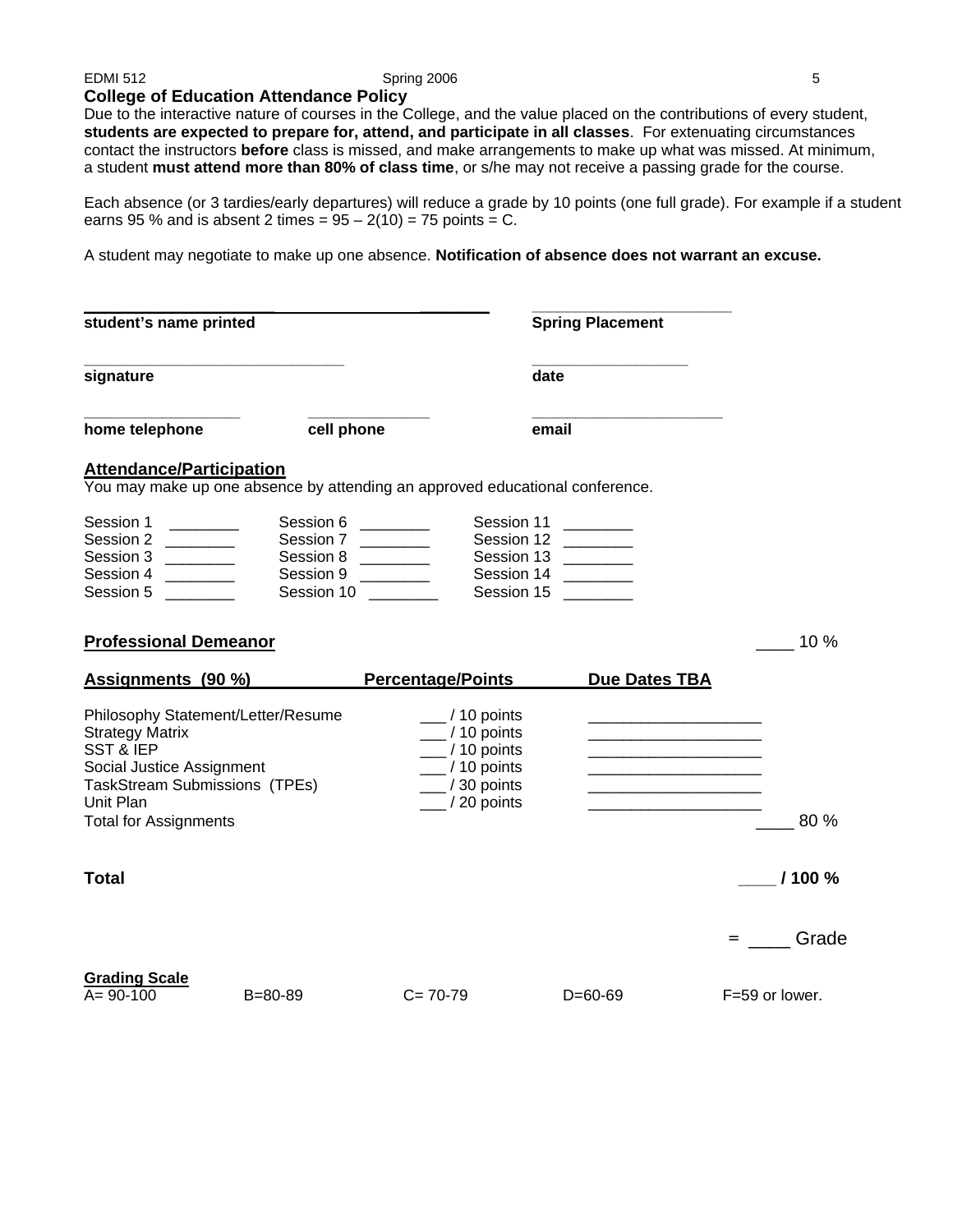#### EDMI 512 Spring 2006 6 **SB 2042 - AUTHORIZATION TO TEACH ENGLISH LEARNERS COMPETENCIES**

|                                                                                                                                                     | <u>- AUTHONIZATION TO TEACH ENGLISH ELANNENS COMPETENCIES</u>                                                                  |                                                                                                     |
|-----------------------------------------------------------------------------------------------------------------------------------------------------|--------------------------------------------------------------------------------------------------------------------------------|-----------------------------------------------------------------------------------------------------|
| <b>PART 1:</b><br><b>LANGUAGE STRUCTURE AND</b><br>FIRST- AND SECOND-LANGUAGE<br><b>DEVELOPMENT</b>                                                 | <b>PART 2:</b><br><b>METHODOLOGY</b><br>OF BILINGUAL, ENGLISH LANGUAGE<br>DEVELOPMENT,<br><b>AND CONTENT INSTRUCTION</b>       | <b>PART 3:</b><br><b>CULTURE AND</b><br><b>CULTURAL DIVERSITY</b>                                   |
| I. Language Structure and Use:<br><b>Universals and Differences</b><br>(including the structure of English)                                         | I. Theories and Methods of Bilingual<br><b>Education</b>                                                                       | I. The Nature of Culture                                                                            |
| A. The sound systems of language<br>(phonology)                                                                                                     | A. Foundations                                                                                                                 | A. Definitions of culture                                                                           |
| <b>B.</b> Word formation (morphology)                                                                                                               | B. Organizational models: What works for<br>whom?                                                                              | <b>B.</b> Perceptions of culture                                                                    |
| C. Syntax                                                                                                                                           | C. Instructional strategies                                                                                                    | C. Intra-group differences (e.g.,<br>ethnicity, race, generations, and<br>microcultures)            |
| D. Word meaning (semantics)                                                                                                                         | II. Theories and Methods for Instruction<br>In and Through English                                                             | <b>D.</b> Physical geography and its<br>effects<br>on culture                                       |
| E. Language in context                                                                                                                              | A. Teacher delivery for both English<br>language development and content<br>instruction                                        | E. Cultural congruence                                                                              |
| <b>F.</b> Written discourse                                                                                                                         | B. Approaches with a focus on English<br>language development                                                                  | II. Manifestations of Culture:<br><b>Learning About Students</b>                                    |
| G. Oral discourse                                                                                                                                   | C. Approaches with a focus on content<br>area instruction (specially designed<br>academic instruction delivered in<br>English) | What teachers should learn<br>А.<br>about<br>their students                                         |
| H. Nonverbal communication                                                                                                                          | D. Working with paraprofessionals                                                                                              | <b>B.</b> How teachers can learn about<br>their students                                            |
| I. Language Change                                                                                                                                  |                                                                                                                                | C. How teachers can use what they<br>learn about their students (culturally<br>responsive pedagogy) |
| II. Theories and Factors in First- and<br><b>Second-Language Development</b>                                                                        | III. Language and Content Area<br><b>Assessment</b>                                                                            | <b>III. Cultural Contact</b>                                                                        |
| A. Historical and current theories and<br>models of language analysis that<br>have implications for second-<br>language development and<br>pedagogy | A. Purpose                                                                                                                     | A. Concepts of cultural contact                                                                     |
| <b>B.</b> Psychological factors affecting first-<br>and second-language development                                                                 | <b>B.</b> Methods                                                                                                              | <b>B.</b> Stages of individual cultural<br>contact                                                  |
| C. Socio-cultural factors affecting first-<br>and second-language development                                                                       | C. State mandates                                                                                                              | C. The dynamics of prejudice                                                                        |
| D. Pedagogical factors affecting first-<br>and second-language development                                                                          | <b>D.</b> Limitations of assessment                                                                                            | Strategies for conflict resolution<br>D.                                                            |
| E. Political factors affecting first- and<br>second-language development                                                                            | E. Technical concepts                                                                                                          | IV. Cultural Diversity in U.S.                                                                      |
|                                                                                                                                                     |                                                                                                                                | and CA.<br>A. Historical perspectives                                                               |
|                                                                                                                                                     |                                                                                                                                |                                                                                                     |
|                                                                                                                                                     |                                                                                                                                | <b>B.</b> Demography                                                                                |
|                                                                                                                                                     |                                                                                                                                | C. Migration and immigration                                                                        |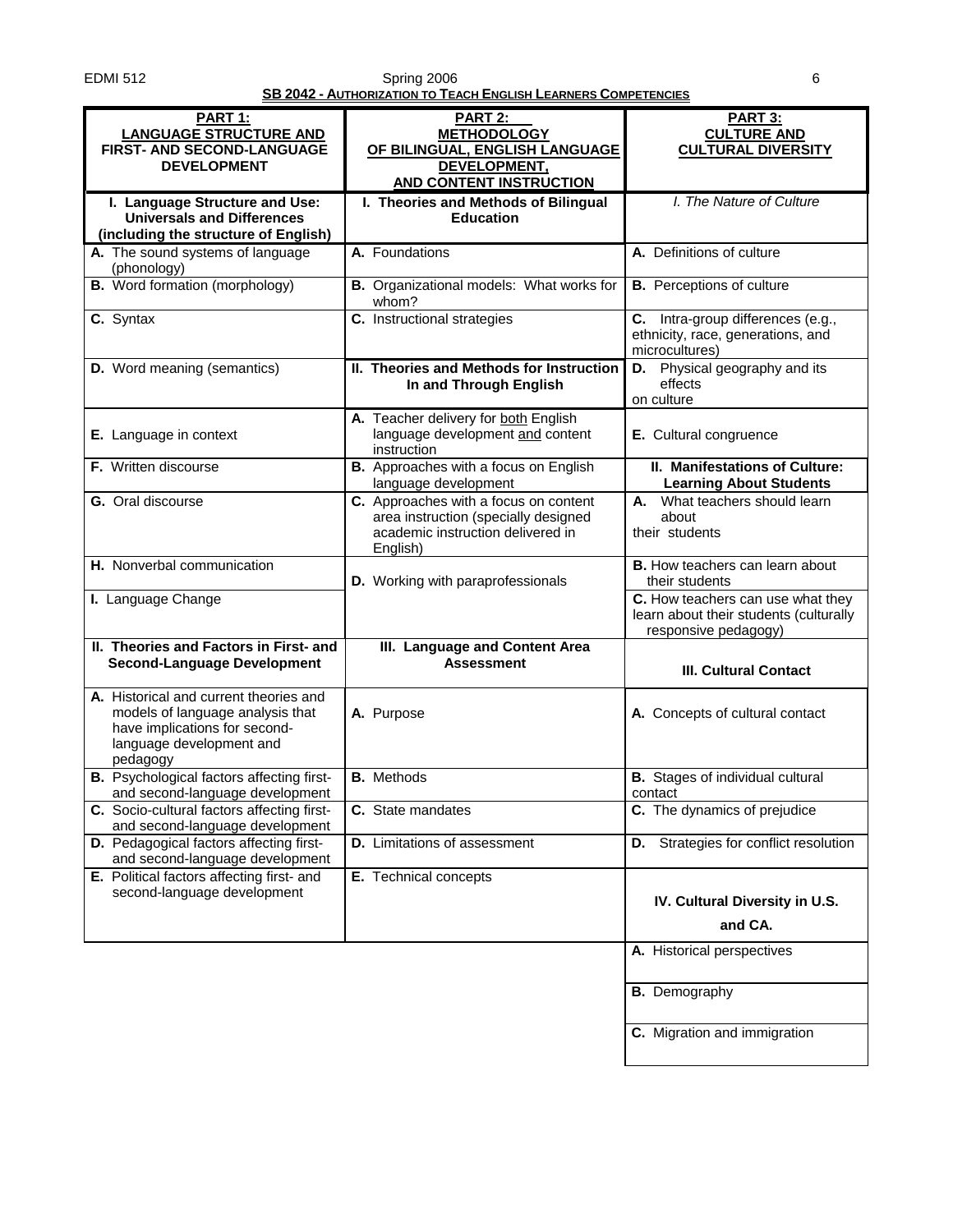## EDMI 512 Spring 2006 7 **Course Outline (Timeline Subject to Change pending "Teachable" Moments)**

| Date                                                   | Topic                                                                                                                                                                              | Assignment                                                                                                                                                                                                                                                           |
|--------------------------------------------------------|------------------------------------------------------------------------------------------------------------------------------------------------------------------------------------|----------------------------------------------------------------------------------------------------------------------------------------------------------------------------------------------------------------------------------------------------------------------|
| Session 1<br>Jan 17 am<br>ARE                          | <b>Semester Overview</b><br>Community Building - Class Jobs Review                                                                                                                 | <b>TBA</b>                                                                                                                                                                                                                                                           |
| Session 2<br>Jan 17 pm<br>ARE                          | Course Overview - Review Syllabus<br><b>Connecting Pedagogy to Students' Needs</b><br>Cluster Map Bart & Adapt a lesson catering to<br>Bart's needs for content, process & product | Syllabus (available online)<br><b>Democratic Education Chapter</b><br>(Anne René will provide in class)<br>Read Tomlinson (1999) entire text before class.<br>Memorize Tomlinson (1999) p. 15, 16 & 85<br>HW: Cluster Map Yourself Upload on<br>TaskStream on TPE 6d |
| Session 3<br>Jan 19 am<br>JC                           | Unit Planning Assignment<br><b>Select Topic</b><br>Standards-unwrapping, backwards design<br><b>TPE</b> expectations                                                               | <b>TBA</b>                                                                                                                                                                                                                                                           |
| Session 4<br>Jan 23 pm<br>ARE                          | Differentiation: Write a lesson plan for Feb 15<br>Letter of Application & Resume Preview                                                                                          | Read Tomlinson (1999) entire text.<br>Memorize p. 15, 16 & 85<br>Get feedback from Anne René before you leave.                                                                                                                                                       |
| Session5<br>Jan 24 am<br>JС                            | <b>Effective Teaching Strategies</b><br>Unit Schedule                                                                                                                              | Bring all unit work from social studies and<br>science                                                                                                                                                                                                               |
| Session 6<br>Jan 26 pm<br>ARE                          | SST: Video & Role Play<br><b>Preview Strategy Matrix</b>                                                                                                                           | Read SST Lecturette emailed by Anne René<br>Choate (2004) Ch 16<br><b>Read Strategy Matrix Example</b><br><b>Read Career Guide for Educators</b><br>@ http://www.csusm.edu/careers/<br>Due Draft of Letter and Resume                                                |
| Session 7<br>Jan 30 pm<br>JC                           | <b>Differentiation</b>                                                                                                                                                             | Bring all unit work                                                                                                                                                                                                                                                  |
| Session 7.5<br><b>Extra Session</b><br>Feb 1 pm<br>ARE | Plan Team Teaching in Woodland Park Class.<br>Use lesson plan written on Jan 23 <sup>rd</sup>                                                                                      |                                                                                                                                                                                                                                                                      |
| Session 8<br>Feb 7 am<br>JC                            | Assessment<br>Technology                                                                                                                                                           | Bring all unit work                                                                                                                                                                                                                                                  |
| Session 9<br>Feb 14 pm<br>ARE                          | Prep for Teaching Social Justice in Chorus<br>Class on Feb 15 (Content/Process/Product)<br>Have students create a representation of<br>social justice (letter/words/music/images). | Read Tomlinson (1999) entire text.<br>Memorize Tomlinson (1999) p. 15, 16 & 85<br>Have lesson plan approved before you leave<br>class.                                                                                                                               |
| Session 10<br>Feb 15 am<br>ARE                         | <b>Teach Social Justice Lesson in Chorus</b><br>Finalize the product.<br>Critically reflect on lesson and write up<br>reflection as TPE 6d evidence.                               | Bring all needed materials for teaching.<br>Up load all on Taskstream by Feb 19 at 11 pm:<br>Social Justice Lesson Plan<br>Social Justice Representation.<br>Reflection on Lesson Plan<br>Write up TPE 6d & request feedback                                         |
| Session 11<br>Feb 23 pm<br>JС                          | Unit Workshop                                                                                                                                                                      | Bring all unit work from science and social<br>studies                                                                                                                                                                                                               |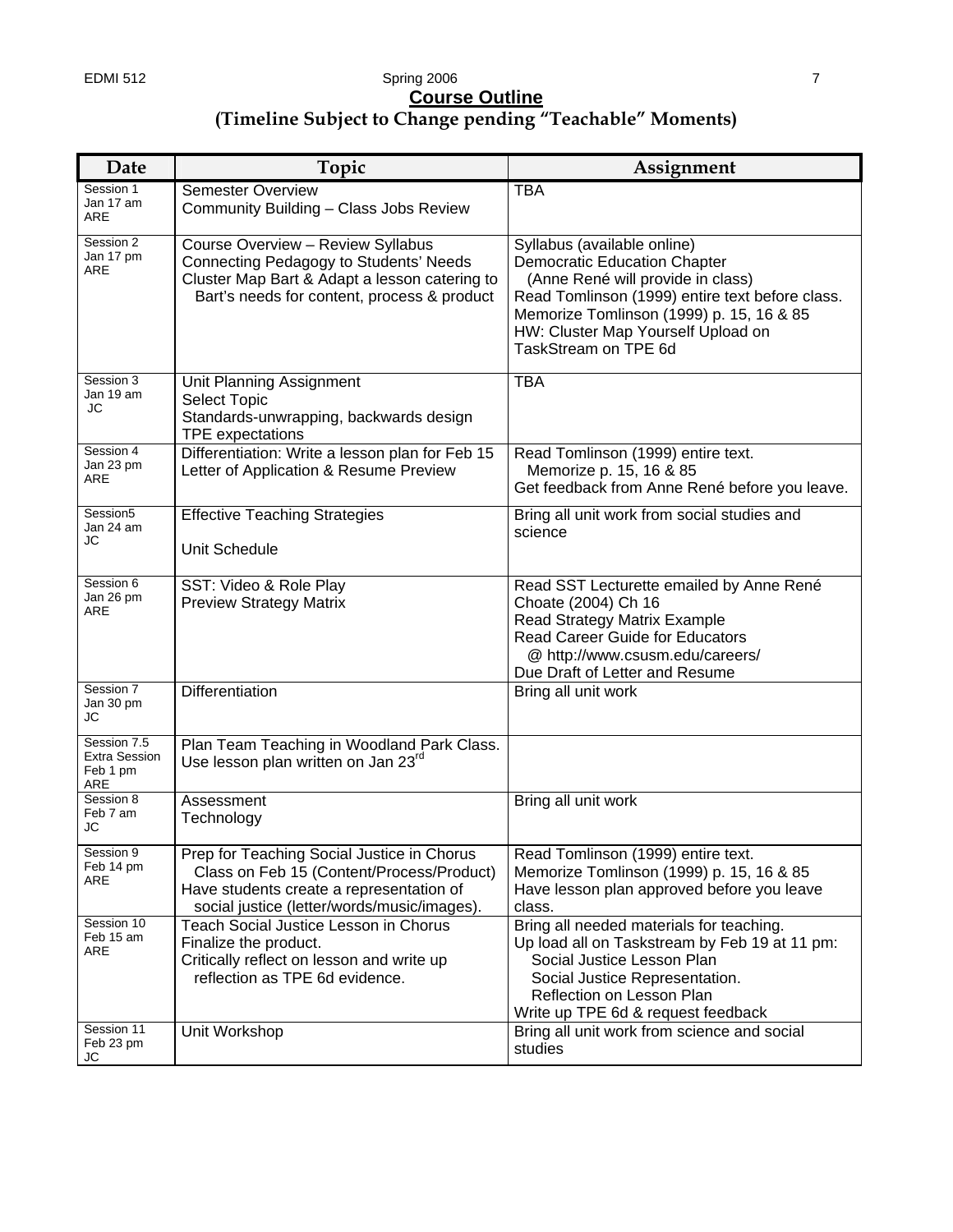| <b>EDMI 512</b>                       | Spring 2006                                                                         | 8                                                                                                                                                                                                                                                                                                                                                                                                                  |
|---------------------------------------|-------------------------------------------------------------------------------------|--------------------------------------------------------------------------------------------------------------------------------------------------------------------------------------------------------------------------------------------------------------------------------------------------------------------------------------------------------------------------------------------------------------------|
| Session 12<br>Feb 24 am<br><b>ARE</b> | IEP: Video, Identify Differences between SST<br>& IEP, Practice writing an IEP goal | Read IEP Lecturette emailed by Anne René<br>Villa & Thousand (1995) Chapter 2<br>Choate (2004) Ch 1<br>Udvari-Solner, Villa, Thousand (2002)<br>Tomlinson (1999)                                                                                                                                                                                                                                                   |
| Session 13<br>Feb 24 pm<br><b>ARE</b> | <b>Strategy Matrix Workshop</b><br>Letter & Resume Workshop                         | Read through Draft Matrix<br>Choate (2004) Ch 2 & 15<br>Udvari-Solner, Villa, Thousand (2002)<br>Tomlinson (1999 & 2001)<br><b>Read Career Guide for Educators</b><br>@ http://www.csusm.edu/careers/<br>Proof Peers Paper before you come to class.<br>Bring: Resources for Support Strategies,<br>Template for Disability Matrix, & Computer<br>Due Feb 25 at 11 pm:<br>TPE 6d<br>Matrix, &<br>Letter and Resume |
| Session 15<br>Feb 28 pm<br><b>ARE</b> | Technology & Social Justice Sharing                                                 |                                                                                                                                                                                                                                                                                                                                                                                                                    |
| Session 16<br>Mar 2 pm<br>JMcD &JC    | Unit Presentations                                                                  | <b>Present Final Unit Plans</b>                                                                                                                                                                                                                                                                                                                                                                                    |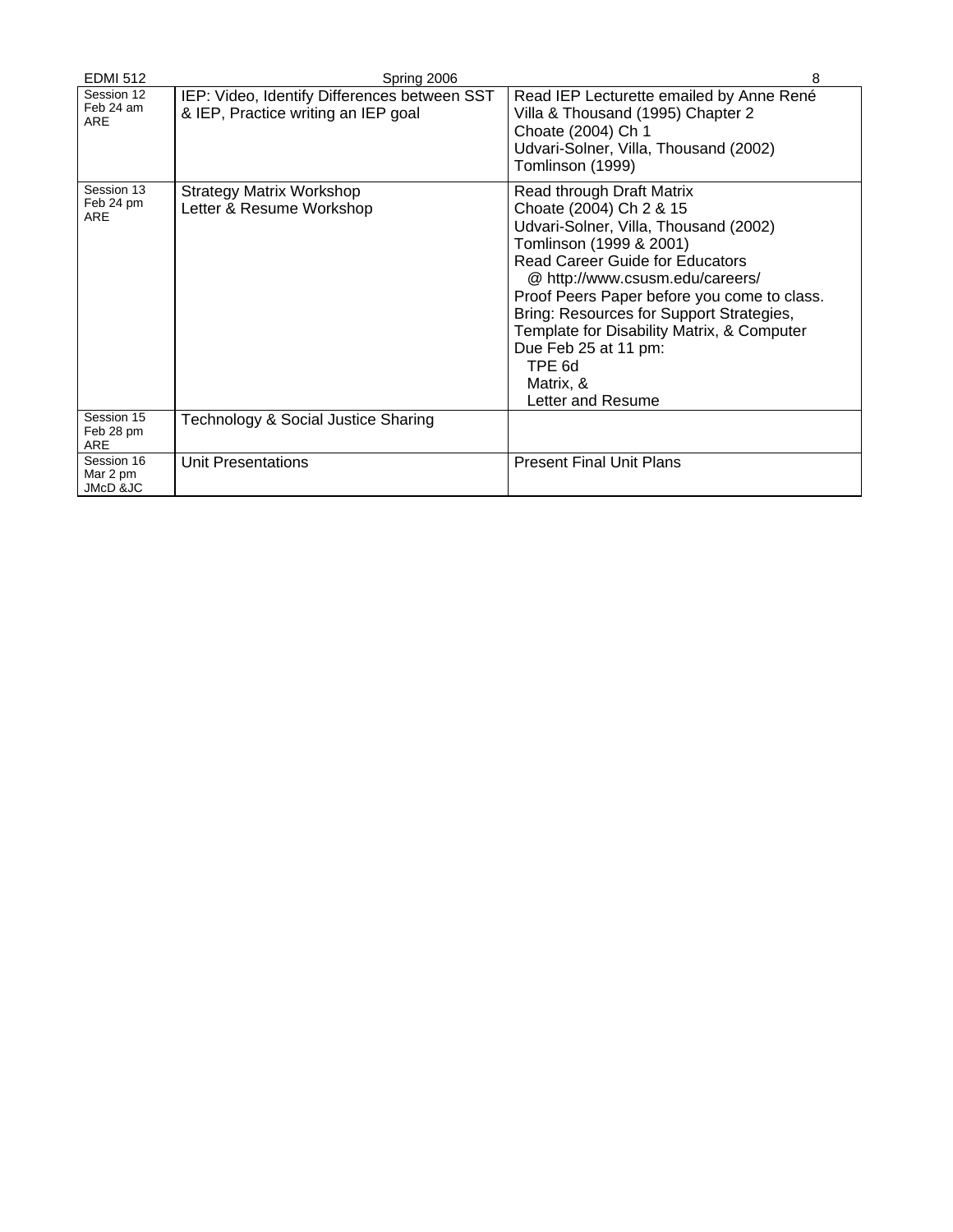Learner Objectives: Refinement of a personal philosophy of teaching and creation of a letter of application<br>Assessment: Word processed philosophy of teaching statement letter. Word processed philosophy of teaching statement letter.

| <b>Chapters:</b> | Title and necessary information:                                                                                                                                                                      |
|------------------|-------------------------------------------------------------------------------------------------------------------------------------------------------------------------------------------------------|
| 1,2,3,8,7        | Villa, R. A. & Thousand, J. S. (1995). Creating an inclusive school. Alexandria, VA: Association for<br>Supervision and Curriculum Development.                                                       |
| 1 & 16           | Choate, J. (2000). Basic principles of inclusive instruction. In J.S. Choate (Ed.) Successful inclusive<br>teaching: Proven ways to detect and correct special needs (3rd ed.) Boston: Allyn & Bacon. |

## **Checklist for Philosophy Statement/Letter of Application**

## **Paragraph One & Four**

Did your introduction cover the following:

- Identify position you are seeking and your credential qualifications
- Contextually describe the student populations you are prepared to teach (culture, language, gender, ability, and social economic status). Refer to your successful district, school and classroom experiences.
- How do your philosophy, curriculum, instruction and management approach create a democratic and socially just classroom?
- Why are you a strong candidate for this position?
- Why are you interested in this job?

## **Paragraph Two**

\_\_\_\_\_\_ Did you identify your belief about curriculum and provide an example?

Did you identify your belief about instruction and provide an example?

Did you identify your belief about management and provide an example?

Did you identify yourself (race, class gender, ability, sexuality...)?

#### **Paragraph Three**

Did you identify the students you are prepared to teach?

Did you identify if these identities between you and your students are similar or different and what you do to connect with your students based on this similarity or difference in order to help your students learn?

## **Organization & Preparation**

Did you keep your paper within the 1 page limit?

Did you connect to educational theory?

\_\_\_\_\_\_ Are all of your drafts and comments from peers and instructor included in this submission?

\_\_\_\_\_\_ Total Points 10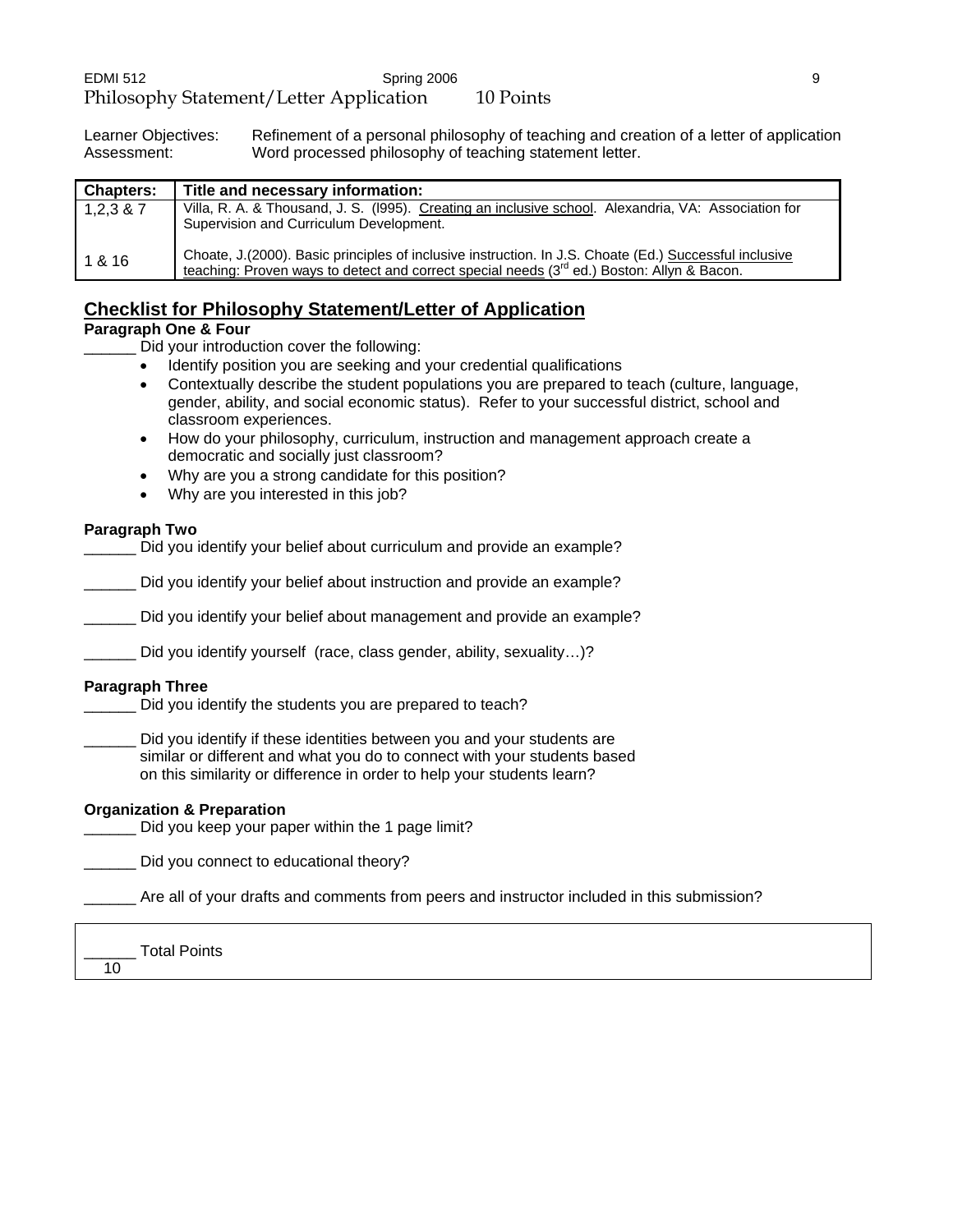#### EDMI 512 **Spring 2006** 10 **Spring 2006** 10 **Philosophy Paper/Letter of Application Writing Guide**

#### **Paragraph 1: Letter Introduction**

1. Identify position you are seeking and your credential qualifications

- Contextually describe the student populations you are prepared to teach (culture, language, gender, ability, and social economic status). Refer to your successful district, school and classroom experiences.
- How do your philosophy, curriculum, instruction and management approach create a democratic and socially just classroom?
- Why are you a strong candidate for this position?
- Why are you interested in this job?

#### **Paragraph 2: Belief Enactment**

Identify how you create a democratic/socially just classroom/equitable/inclusive - learning environment for your students through your curriculum, instruction and management approach.

Name a belief you have about curriculum. Give 1-2 examples of what you do when you pick out curriculum that exemplifies this belief.

Name a belief you have about instruction. Give 1-2 examples of what instructional strategies you use that exemplify this belief.

Name a belief you have about classroom management/discipline. Give 1-2 examples of what you do that exemplifies this belief and creates a classroom that is safe and promotes learning for all.

Identify how these three approaches used together will enable you to meet all students needs.

## **Paragraph 3: Personal Pedagogy**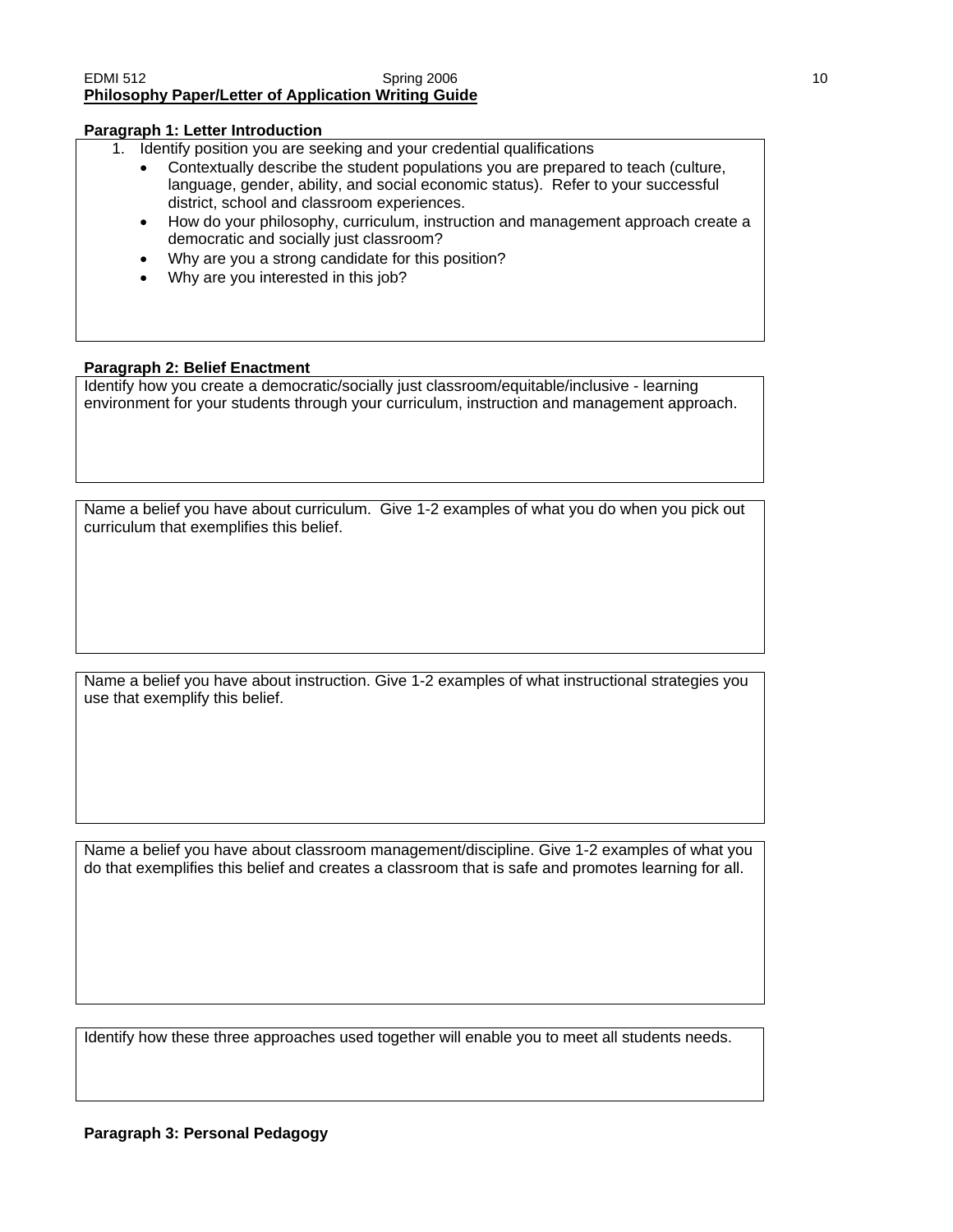| <b>EDMI 512</b>                | Spring 2006             |                                                  | 11 |
|--------------------------------|-------------------------|--------------------------------------------------|----|
| Name 5-10 characteristics that | examples                | Name 5-10 characteristics                        |    |
| address your identity          |                         | that address your students'<br><b>identities</b> |    |
|                                | race/ethnicity          |                                                  |    |
|                                | nationality             |                                                  |    |
|                                | socioeconomic class     |                                                  |    |
|                                | (free or reduced lunch) |                                                  |    |
|                                | gender                  |                                                  |    |
|                                | language                |                                                  |    |
|                                | ability                 |                                                  |    |
|                                | sexuality               |                                                  |    |
|                                | geography               |                                                  |    |
|                                | age                     |                                                  |    |

Pick an identity you and your students have in common.

| Your identity | Your students' identity |
|---------------|-------------------------|
|               |                         |
|               |                         |
|               |                         |

Our similar identities can be tools to help us connect with students and to support learning. How do you connect with your students using your similarities? Pick one example from your teaching experience.

Our differences often can be obstacles in learning, but they do not have to be. We do not need to be of the same identities of our students to be an effective teacher and to support all students to learn. We just need to use strategies that help us turn the obstacles into tools. Pick an identity you have that is different from your students.

Your identity **Your students'** identity

What actions do you take to still connect with students with this identity even though you are different from one another? Pick one example from your teaching experience.

## **Paragraph Four: Closing**

Restate your desire to fill the position and your qualifications.

Thank them for their time and consideration.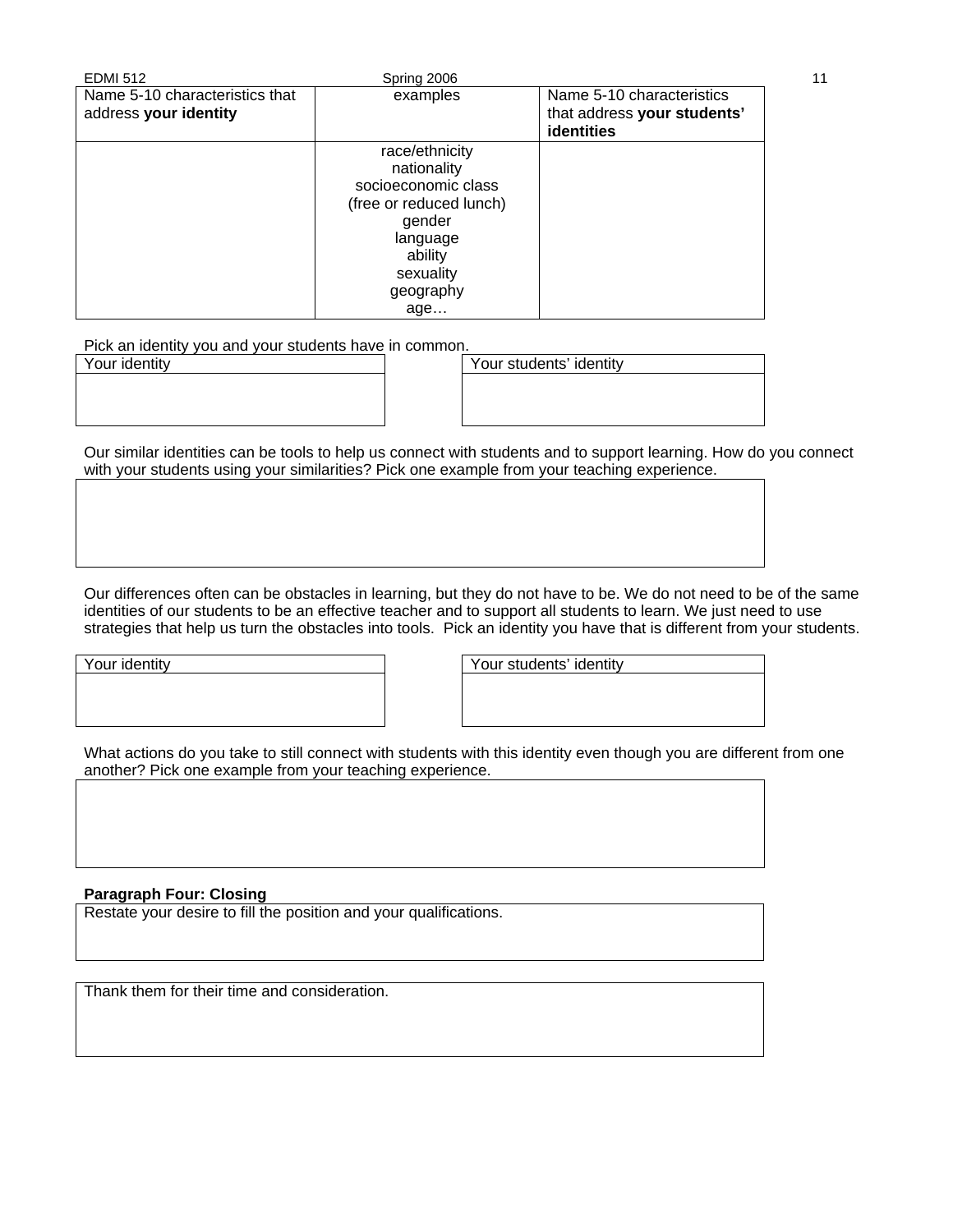| <b>EDMI 512</b><br><b>Strategy Matrix</b> | Spring 2006<br><b>10 Points</b>                                                                                                                                                                                                                                                        | 12 |
|-------------------------------------------|----------------------------------------------------------------------------------------------------------------------------------------------------------------------------------------------------------------------------------------------------------------------------------------|----|
| Learner Objectives:                       | Knowledge of U.S. special education disability categories, accompanying learner<br>characteristics, and needed supports for success in general education                                                                                                                               |    |
| Assessment:                               | Students apply their knowledge of nondiscriminatory assessment, processes<br>for making a child eligible for special education, and the teacher's role in<br>developing IEPs by creating a matrix of strategies. Written products and class<br>discussions evidencing assessment above |    |

| Resource(s):    | Title and necessary information:                                                 |
|-----------------|----------------------------------------------------------------------------------|
| Textbook        | Choate, J.S. (2000) Successful inclusive teaching: Proven ways to detect and     |
| Chapters 2 & 15 | correct special needs $(3^{rd}$ ed.) Boston: Allyn & Bacon. (ISBN 0-205-30621-7) |

#### **Task Guidelines for the Strategy Matrix**

Students will work in small groups to apply their knowledge of the categories of disability recognized by the Individuals with Disabilities Education Act (IDEA) by creating a visual representation (table, graphic organizer, or other) of the 13 special education categories covered under IDEA, along with 3 covered under ADA and 9 others, total of 25. Your table must take the form of a word-processed table or an Excel chart, or any other organizational scheme that clearly illustrates each of the following seven dimensions:

- 1. The name of the handicapping condition
- 2. A brief description of the learning and/or social behaviors associated with the category label
- 3. One assessment appropriate to use to determine the presence or degree of the category label
- 4. One typical adaptation/modification in **curriculum, materials, goals (content)**
- 5. One typical adaptation/modification in **classroom environment (process)**
- 6. One typical adaptation/modification in **teaching practices (process)**
- 7. One typical adaptation/modification in **assessments** required of the student **(product)**

*Suggestion: Consider using the landscape paper layout (File>Paper Size>Orientation: click Landscape), and having only 3 or 4 categories listed per page. This will give you adequate space to include all of the dimensions listed above.*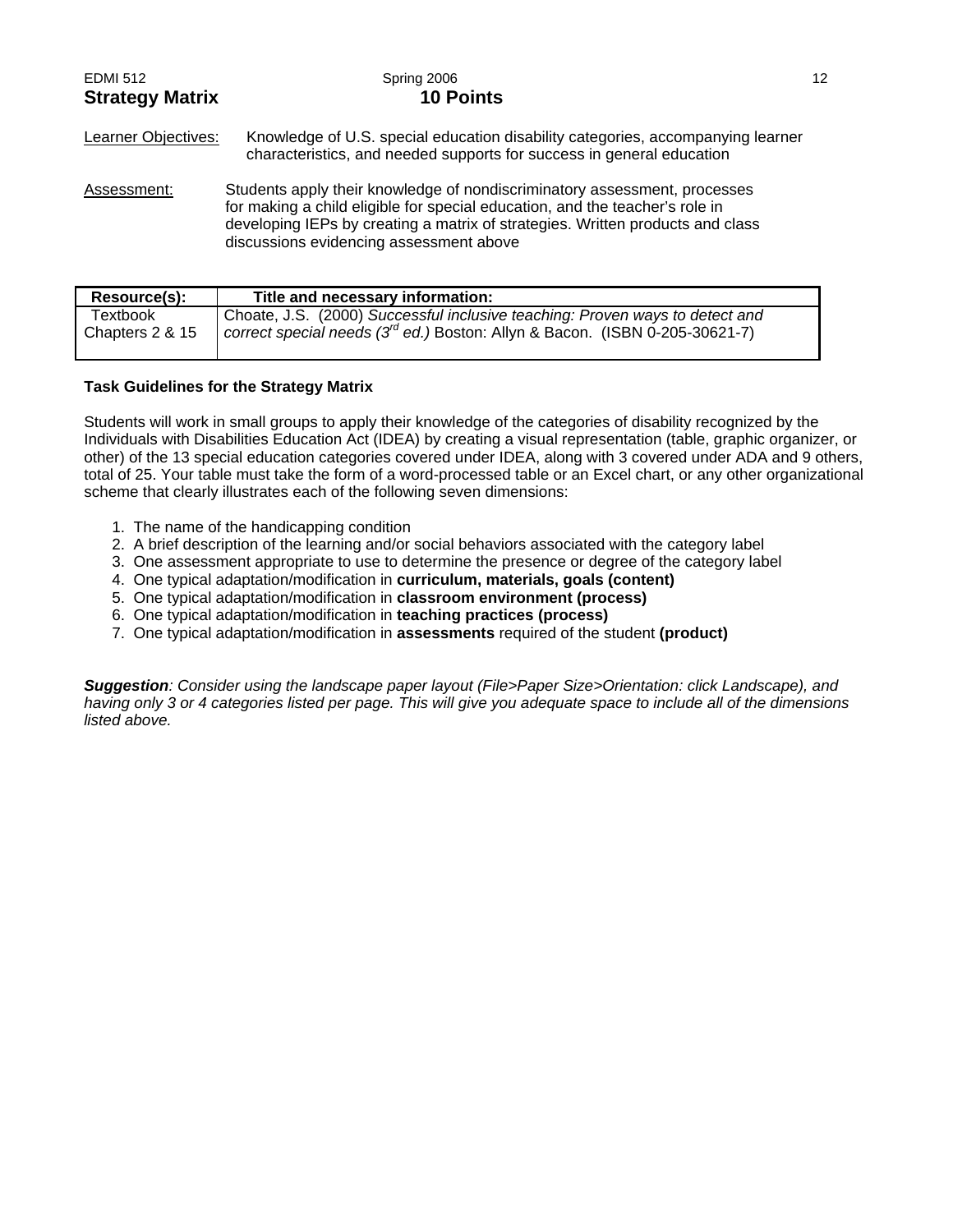# **Disability Characteristics Matrix Expectations**

| <b>Element</b>                                            | <b>Expectations</b>                                                                                                 |
|-----------------------------------------------------------|---------------------------------------------------------------------------------------------------------------------|
| <b>Description of Categories</b>                          | Detailed description of characteristics, incidence,<br>and educational implications for each category.              |
| Assessment to Identify<br>Presence of Labeled<br>Category | Detailed description of formal and informal<br>assessment procedures used to determine<br>presence/degree of label. |
| <b>Curriculum Modification</b>                            | Modification in content (curriculum, materials or<br>goals) for each category named                                 |
| <b>Classroom Environment</b><br>Modification              | Modification in classroom environment for each<br>category named                                                    |
| <b>Process Modification</b>                               | Modification in teaching practice/process<br>assessment for each category named                                     |
| <b>Product Modification</b>                               | Modification in learning product assessment for each<br>category named                                              |
| Total                                                     |                                                                                                                     |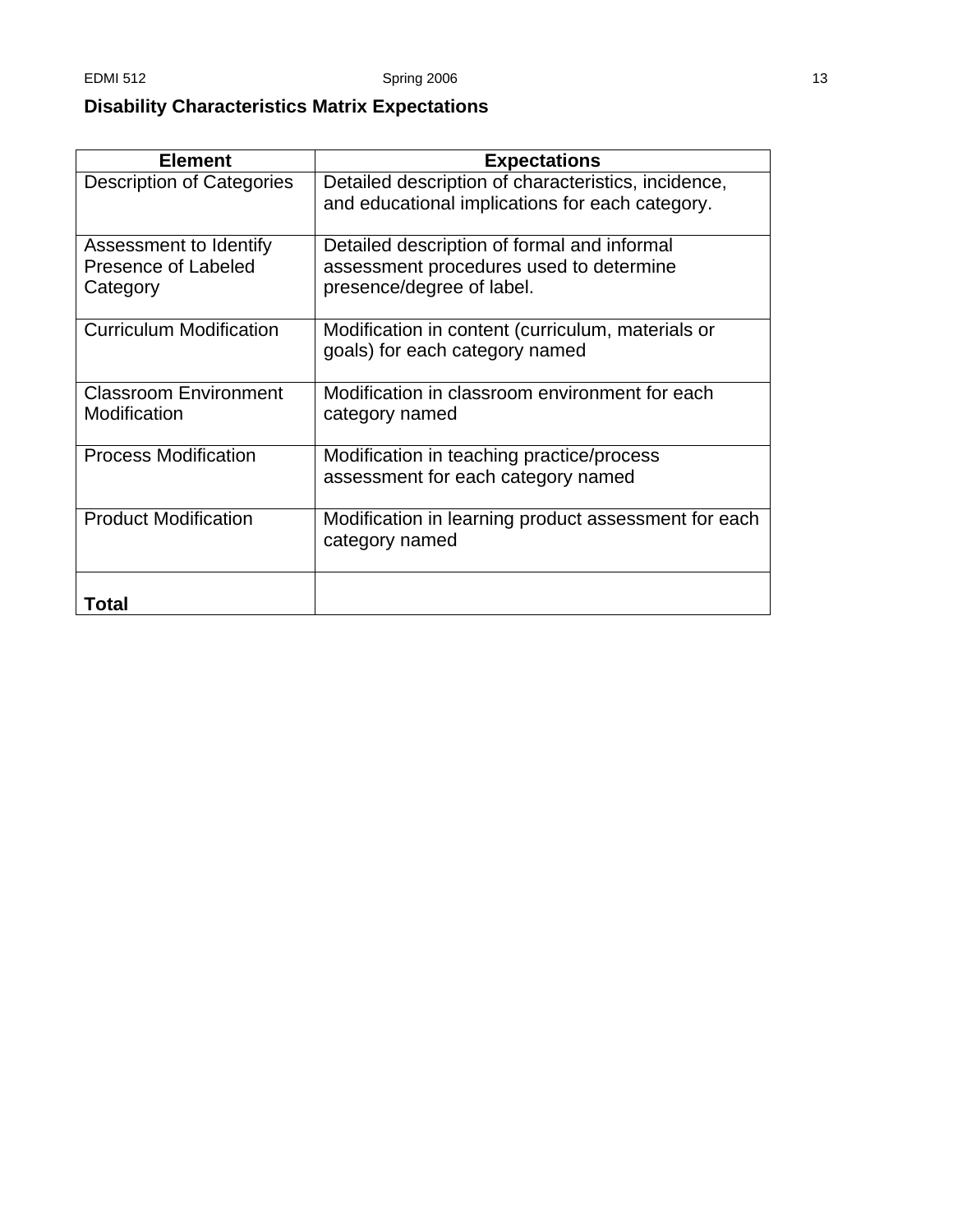**Learner Objectives:** Knowledge and skill in conducting and participating in the Student Study Team general education pre-referral process

**Assessment:** Teacher candidates apply their knowledge of the SST processes for avoiding special education referral by participating in a simulation of an SST meeting regarding a child with a selected classroom challenge.

> Teacher candidates create an annotated bibliography of articles and Web sites that provide information about the student's challenge and strategies for supporting the student to be successful in the class

| Resource(s):                          | Title and necessary information:                                                                                                                                                                                                                                                                             |
|---------------------------------------|--------------------------------------------------------------------------------------------------------------------------------------------------------------------------------------------------------------------------------------------------------------------------------------------------------------|
| Textbook/pages                        | Choate, J.S. (2000). Successful inclusive teaching: Proven ways to detect and correct<br>special needs $(3^{rd}$ ed.), pp 1-17. Boston: Allyn & Bacon. (ISBN 0-205-30621-7) Ch 16                                                                                                                            |
| <b>Supplemental Print</b><br>Material | SST Lecturette by Dr. Jacqueline Thousand, CSUSM, College of Education                                                                                                                                                                                                                                       |
| Video/segment                         | Video Segment # 1 "Promoting Success for All Students" The Inclusion Series (1998)<br>Weland Prods/KCET and Allyn & Bacon. (ISBN 0-205-29111-2)<br>Video Segment # 3 "Working Together - The Collaborative Process" The Inclusion<br>Series (1998) Weland Prods/KCET and Allyn & Bacon. (ISBN 0-205-29111-2) |

## **TASK AND GUIDELINES**

## **Context**

The Student Study Team (SST) process is a general education function and general education teacher responsibility. It is a state-mandated prevention and intervention process and structure that must exist at every California school. The SST process is designed to address students' learning needs PRIOR to even thinking about referral for special education assessment. Some disabilities are more obvious and present themselves prior to school entry. Other high incident disabilities such as learning disabilities (e.g., language, mathematics, written expression) often develop in response to academic demands. Further, there are a great many children without disabilities who struggle in school because English is not their first language or because the instructional approaches used by their teachers do not match their learning styles (i.e., preferred areas of Multiple Intelligences). Most students respond positively when their classroom teachers seek ideas and support from professional peers through the SST process.

## **Objectives**

The objectives of having you participate in a mock SST meeting are to give you the opportunity to:

- demonstrate effective use of the SST model
- demonstrate the various roles of the SST members
- examine support options for students based upon their unique individual characteristics
- demonstrate the use of pre-referral strategies as the preferred response (over formal special education referral) to resolve problems
- clarify the initial procedures involved in identifying students for special education support

## **Preparation**

- Read the SST Lecturette and Chapter 16 of Choate.
- Visit a Web site that you find
- Watch the video segments #1 and #3 of the Inclusion Series that models the SST process and the elements of effective collaborative teaming.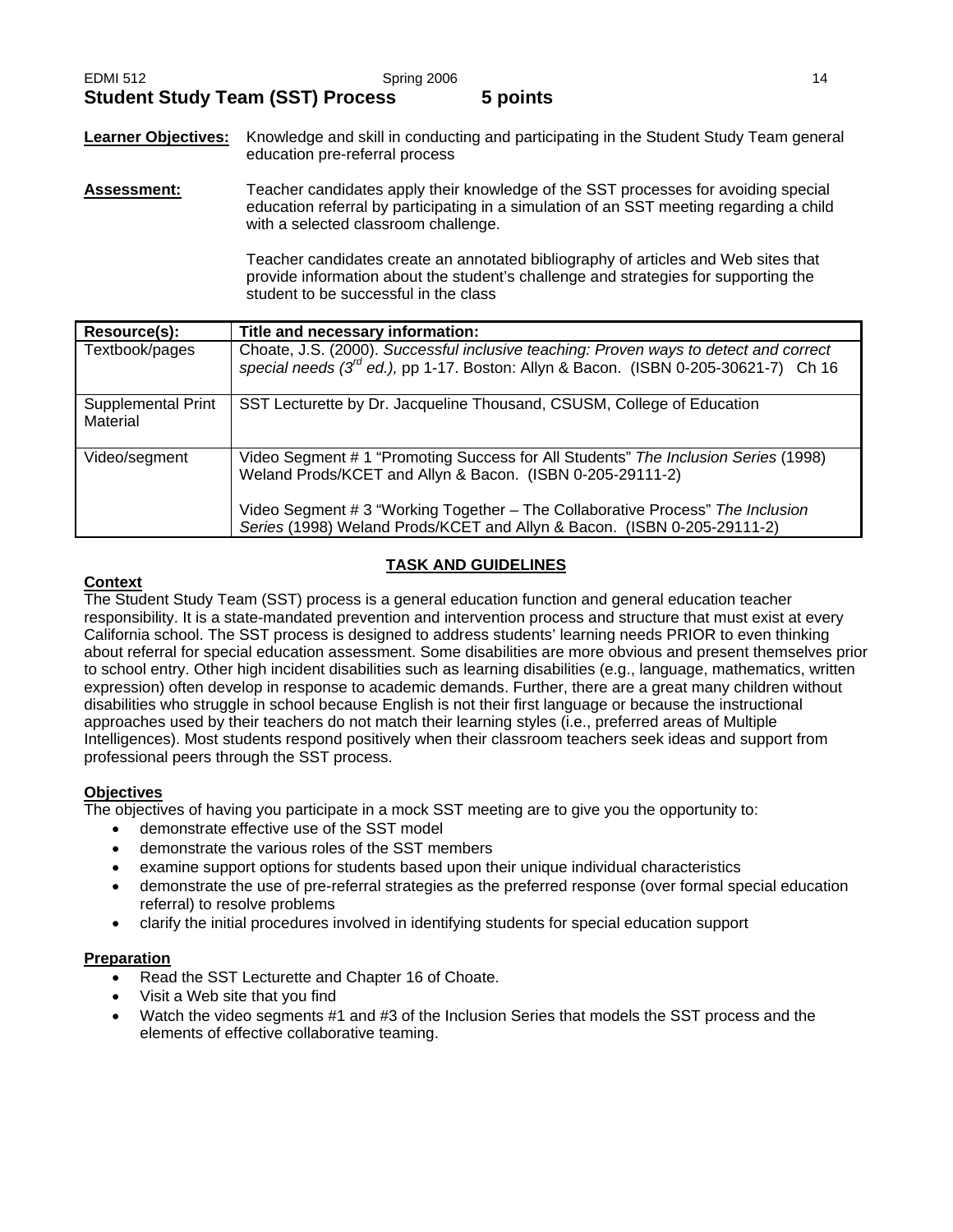Each class member will be assigned to an SST team of 5 members. Each member of the group will fulfill one of the following roles and the corresponding assigned tasks. Each member will participate in a SST role play. Each student will write up a reflection on his/her group experience.

**Roles Tasks**

PREVIOUS TEACHER DATA SHEET/SUMMARY SHEET PARENT PARENT DATA SHEET/SUMMARY SHEET CURRENT TEACHER DATA SHEET/SUMMARY SHEET RESOURCE SPECIALIST **EXECUTE:** THE DATA SHEET/SUMMARY SHEET ADMINISTRATOR DATA SHEET/SUMMARY SHEET

## **The Tasks:**

- Complete a data sheet of observed characteristics of the student's behavior and learning or behavioral challenges, how the child's characteristics affect school performance, and possible strategies for supporting the student.
- Complete the SST Summary Sheet with each column filled out in items that will be covered in the of SST role play
- Answer guiding questions provided
- On your own, find two annotated bibliographies per team member of articles and/or web sites that provide information about the challenging student characteristic and strategies for supporting the student. Each annotation is to include a starting paragraph the briefly summarizes the article. A second paragraph will summarize your reaction (e.g., interesting new information, conflicting perspectives, challenging point) to the article. Use APA format in referencing the article or web site.
- After completing the in class SST role play and discussion, go to your electronic portfolio and write a response to these prompts:
	- Articulate the rationale for inclusive educational opportunities for all students.
	- What were the strengths and needs of the student you had an SST meeting for?
	- What principles of universal design guided the groups decision for differentiating instruction?
	- What strategies were identified to support the student? Provide examples of natural peer supports (e.g., partner learning, peer tutoring, classroom meetings), collaborative teaching and learning methods, and other appropriate materials and technologies (including assistive technologies) to a) create a caring classroom community in which students value one another's differences, b) develop the social competence of and relationships among class members, and c) meet the educational and social/emotional needs of the student.
	- Describe what your role will be at future SST meetings?
	- How will you prepare for SST meetings?
	- What was useful about this experience?
	- How will this experience inform your teaching?

#### For further reading:

Kluth, Paula., Villa, Richard., & Thousand, Jaquelyn. (Dec. 2001/Jan 2002). 'Our school doesn't offer inclusion' and other legal blunders'. *Educational Leadership, 59 (4),* 24 – 27.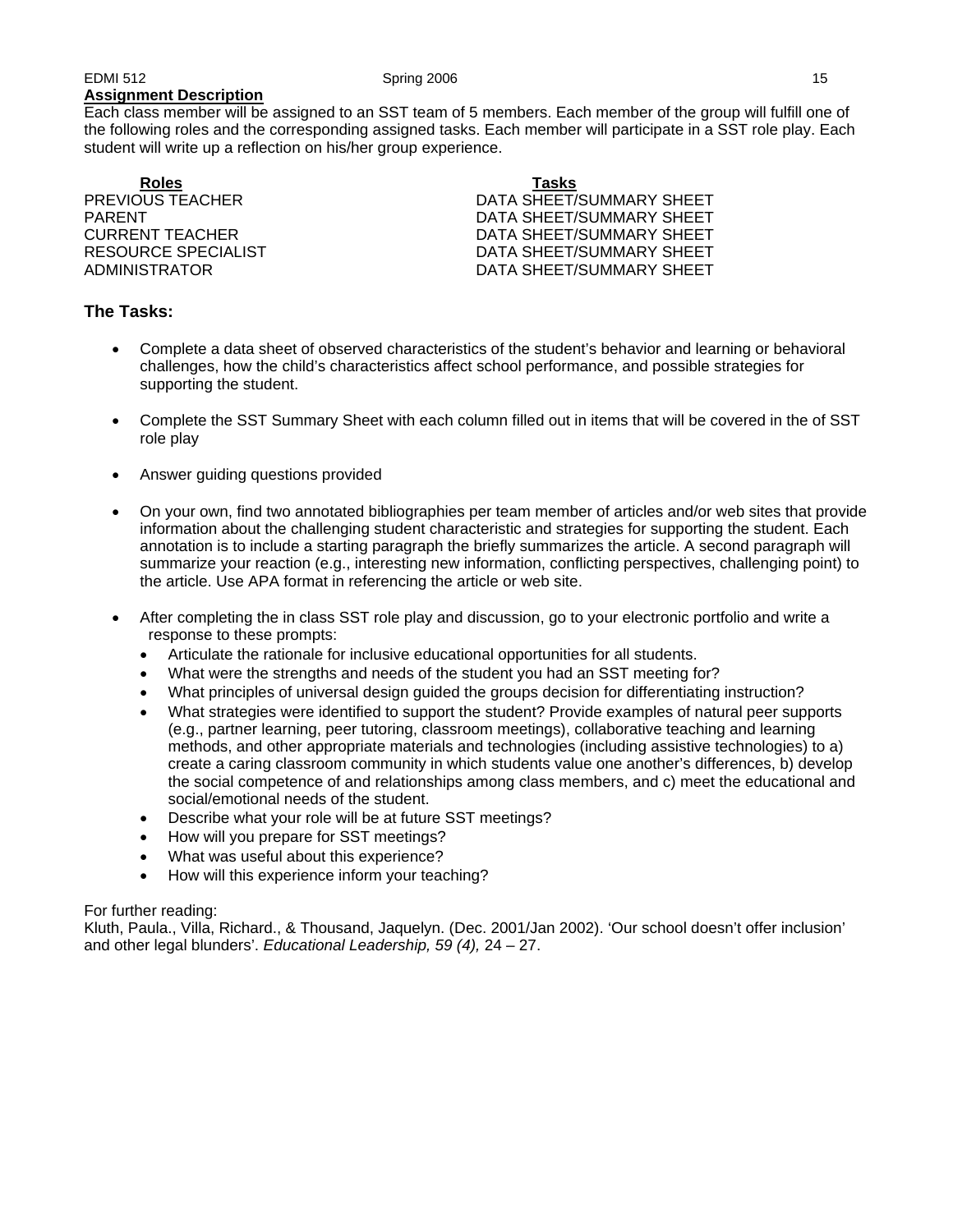| <b>EDMI 512</b><br><b>SST Summary Form</b> |                 |                             | Spring 2006                                      | Date of Meeting __________ |                                                        |                | 16                   |
|--------------------------------------------|-----------------|-----------------------------|--------------------------------------------------|----------------------------|--------------------------------------------------------|----------------|----------------------|
|                                            |                 |                             |                                                  |                            |                                                        |                |                      |
|                                            |                 |                             |                                                  |                            |                                                        |                |                      |
|                                            |                 |                             |                                                  |                            |                                                        |                |                      |
|                                            |                 |                             |                                                  |                            |                                                        |                |                      |
| <b>STRENGTHS</b>                           | <b>CONCERNS</b> | KNOWN<br><b>INFORMATION</b> | <b>KNOWN</b><br><b>MODIFICATION</b><br>$S (+/-)$ | <b>QUESTIONS</b>           | <b>STRAT</b><br>EGIES/<br><b>BRAIN</b><br><b>STORM</b> | <b>ACTIONS</b> | WHO/<br><b>WHEN</b>  |
|                                            |                 |                             |                                                  |                            |                                                        |                |                      |
|                                            |                 |                             |                                                  |                            |                                                        |                |                      |
|                                            |                 |                             |                                                  |                            |                                                        |                |                      |
|                                            |                 |                             |                                                  |                            |                                                        |                |                      |
|                                            |                 |                             |                                                  |                            |                                                        |                |                      |
|                                            |                 |                             |                                                  |                            |                                                        |                |                      |
|                                            |                 |                             |                                                  |                            |                                                        |                |                      |
|                                            |                 |                             |                                                  |                            |                                                        |                | Follow<br>Up<br>Date |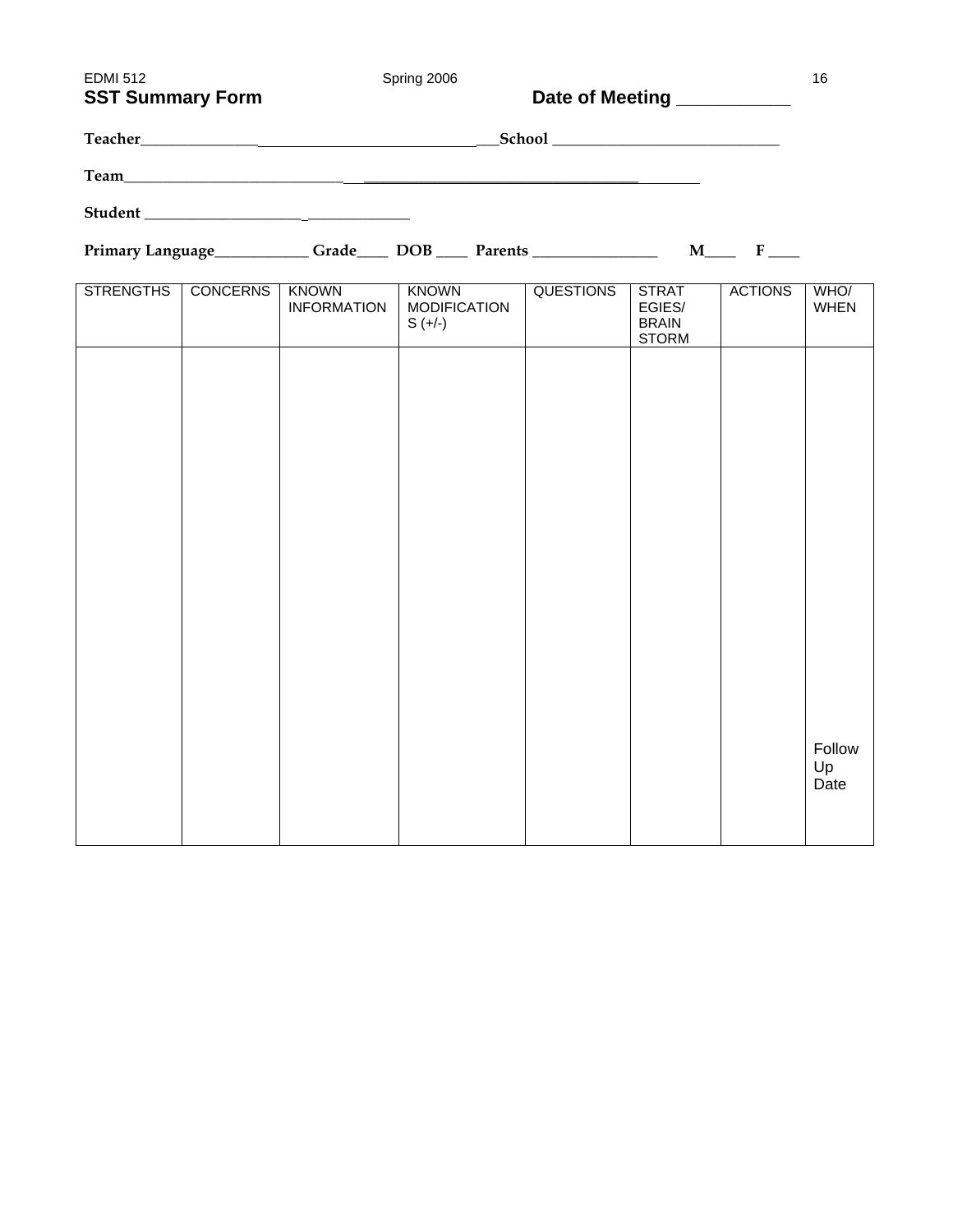## **Student Study Team (SST) Simulation Rubric for In-class Activity**

(This will not be graded, but it can be a great tool to evaluate the success of the SST meeting.)

| <b>Element</b>                                                                                                           | <b>Developing</b>                                                                                  | <b>Meets Expectations</b>                                                                                                                          | <b>Exceeds Expectations</b>                                                                                                                                                                        | <b>Total</b> |
|--------------------------------------------------------------------------------------------------------------------------|----------------------------------------------------------------------------------------------------|----------------------------------------------------------------------------------------------------------------------------------------------------|----------------------------------------------------------------------------------------------------------------------------------------------------------------------------------------------------|--------------|
| <b>Know School Families</b><br>(Student Data Sheet.<br><b>Intervention Plan and</b><br><b>Meeting Interactions)</b>      | No indication<br>that the<br>school took<br>the time to<br>know the<br>family and<br>their needs.  | Some of the needs of<br>the family were<br>understood, i.e. family<br>members, language,<br>literacy, family<br>dynamics.                          | There is a description of the<br>family (in Data Sheet) and the<br>family's needs are taken into<br>consideration in planning the<br>student's intervention plan.                                  |              |
| <b>Knows Student</b><br>(As Indicated on Student<br>Data Sheet, Intervention<br><b>Plan and Meeting</b><br>Interactions) | Some of the<br>student's<br>strengths,<br>needs,<br>language,<br>and culture<br>are<br>understood. | The student's<br>strengths, needs,<br>language, and culture<br>are understood and<br>addressed in plan.                                            | The student's strengths,<br>needs, language, and culture<br>are understood so well that the<br>team can incorporate the<br>child's life outside of school<br>into the plan.                        |              |
| Development of<br><b>Interventions</b>                                                                                   | The<br>intervention<br>plan is brief<br>and vague.                                                 | The intervention plan<br>demonstrates an<br>understanding of the<br>student's uniqueness<br>and addresses the<br>student's strengths<br>and needs. | The intervention plan<br>demonstrates an<br>understanding of student's<br>uniqueness and addresses the<br>student's strengths and needs<br>for cognitive, affective and<br>psychomotor objectives. |              |
| Implementation and<br><b>Monitoring Interventions</b>                                                                    | There is $no$<br>clear plan<br>how<br>interventions<br>will be<br>implemented<br>or monitored.     | There is a clear plan<br>for implementing and<br>monitoring<br>interventions.                                                                      | There is a clear plan for<br>implementing and monitoring<br>interventions. A plan is set to<br>communicate progress of<br>interventions to all school and<br>family members.                       |              |
| <b>Use of Resources</b>                                                                                                  | No resources<br>were<br>mentioned in<br>the<br>intervention<br>plan.                               | School resources were<br>identified in the<br>intervention plan.                                                                                   | School, community, and family<br>resources were considered<br>and identified in the<br>intervention plan.                                                                                          |              |
| <b>Continued</b><br>on next page                                                                                         |                                                                                                    |                                                                                                                                                    |                                                                                                                                                                                                    |              |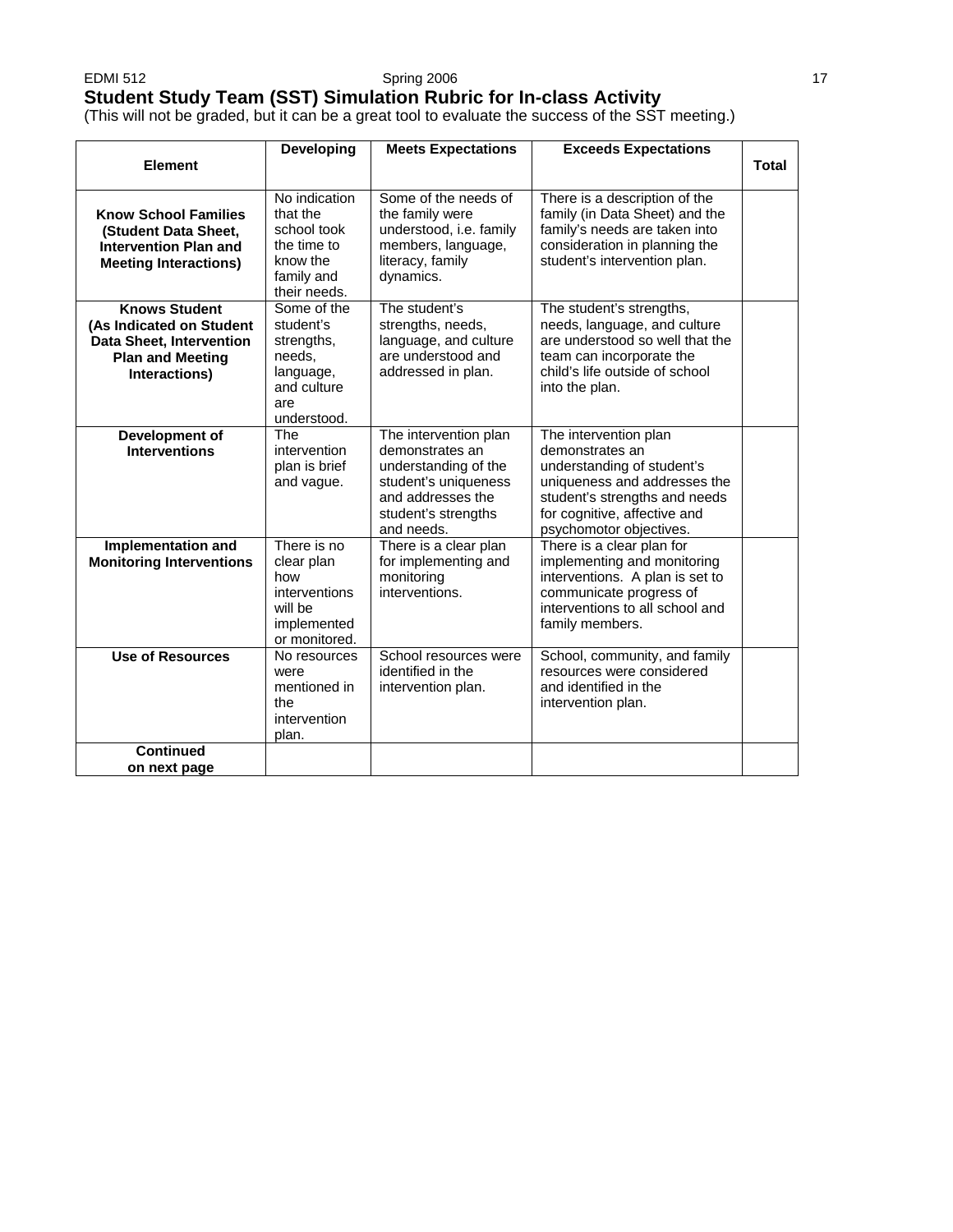|                                                                                                                                                                                                                                                                                           | <b>Developing</b>                                                                                                                           | <b>Meets Expectations</b>                                                                                                                                                                                                         | <b>Exceeds Expectations</b>                                                                                                                                                                                                                                                |              |
|-------------------------------------------------------------------------------------------------------------------------------------------------------------------------------------------------------------------------------------------------------------------------------------------|---------------------------------------------------------------------------------------------------------------------------------------------|-----------------------------------------------------------------------------------------------------------------------------------------------------------------------------------------------------------------------------------|----------------------------------------------------------------------------------------------------------------------------------------------------------------------------------------------------------------------------------------------------------------------------|--------------|
| <b>Element</b>                                                                                                                                                                                                                                                                            |                                                                                                                                             |                                                                                                                                                                                                                                   |                                                                                                                                                                                                                                                                            | <b>Total</b> |
| <b>Role Representations</b>                                                                                                                                                                                                                                                               | Minimum of 5<br>SST roles<br>were<br>represented.                                                                                           | More than 5 SST<br>roles were<br>represented and<br>modeled the<br>responsibilities of<br>each member.                                                                                                                            | More than 5 SST roles were<br>represented with a detailed<br>description of each member in<br>SST Binder addressing<br>relationship w/ student, unique<br>talents, background, interests,<br>and experiences that make this<br>individual an invaluable member<br>of team. |              |
| <b>Facilitation</b>                                                                                                                                                                                                                                                                       | Facilitator<br>keeps team<br>focused on<br>student's<br>needs and<br>developing<br>and<br>intervention<br>plan.                             | & facilitator is<br>accountable for time,<br>encourages input<br>from all members,<br>and diffuses<br>emotionally charged<br>statements, making<br>corrections non-<br>defensively.                                               | & facilitator goes above and<br>beyond to help team find<br>win/win solutions.                                                                                                                                                                                             |              |
| Recording                                                                                                                                                                                                                                                                                 | The recorder<br>listens<br>carefully for<br>key words<br>and ideas,<br>organizes and<br>records input<br>into<br>appropriate<br>categories. | & a visual aid is<br>created for<br>participants to see<br>key issues for student<br>and the proposed<br>interventions. A seat<br>recorder transfers the<br>visual model to<br>regular- sized paper<br>as a record of<br>meeting. | & the seat recorder clarifies<br>information documented on<br>regular-sized paper and how it<br>represents the visual aid and<br>what was discussed at the<br>meeting.                                                                                                     |              |
| <b>Follow SST Steps</b><br>(Student Summary Sheet<br>& Meeting Interactions)<br>1. Pre-SST intervention<br>2. SST referral<br>3. Family invited & meeting<br>arranged<br>4. Team meets and follow<br>up date set<br>5. Interventions<br>implemented and monitored<br>6. Follow up meeting | 75 % of SST<br>Summary<br>Sheet<br>completed &<br>5 or less<br>SST steps<br>implemented.                                                    | 90% of SST<br><b>Summary Sheet</b><br>completed & all 6<br>steps implemented.                                                                                                                                                     | 100% of SST Summary Sheet<br>completed & all 6 steps<br>implemented.                                                                                                                                                                                                       |              |
| <b>SST Binder</b><br>1. SST Summary Sheet<br>2. Student Data Sheet<br>3. Binder<br>4. Cover Sheet<br>5. Annotated bibliographies<br>available                                                                                                                                             | Completes 4<br>or less.                                                                                                                     | Completes all 5.                                                                                                                                                                                                                  | Completes all 5 with detail &<br>professionalism.                                                                                                                                                                                                                          |              |
| <b>Total</b>                                                                                                                                                                                                                                                                              |                                                                                                                                             |                                                                                                                                                                                                                                   |                                                                                                                                                                                                                                                                            |              |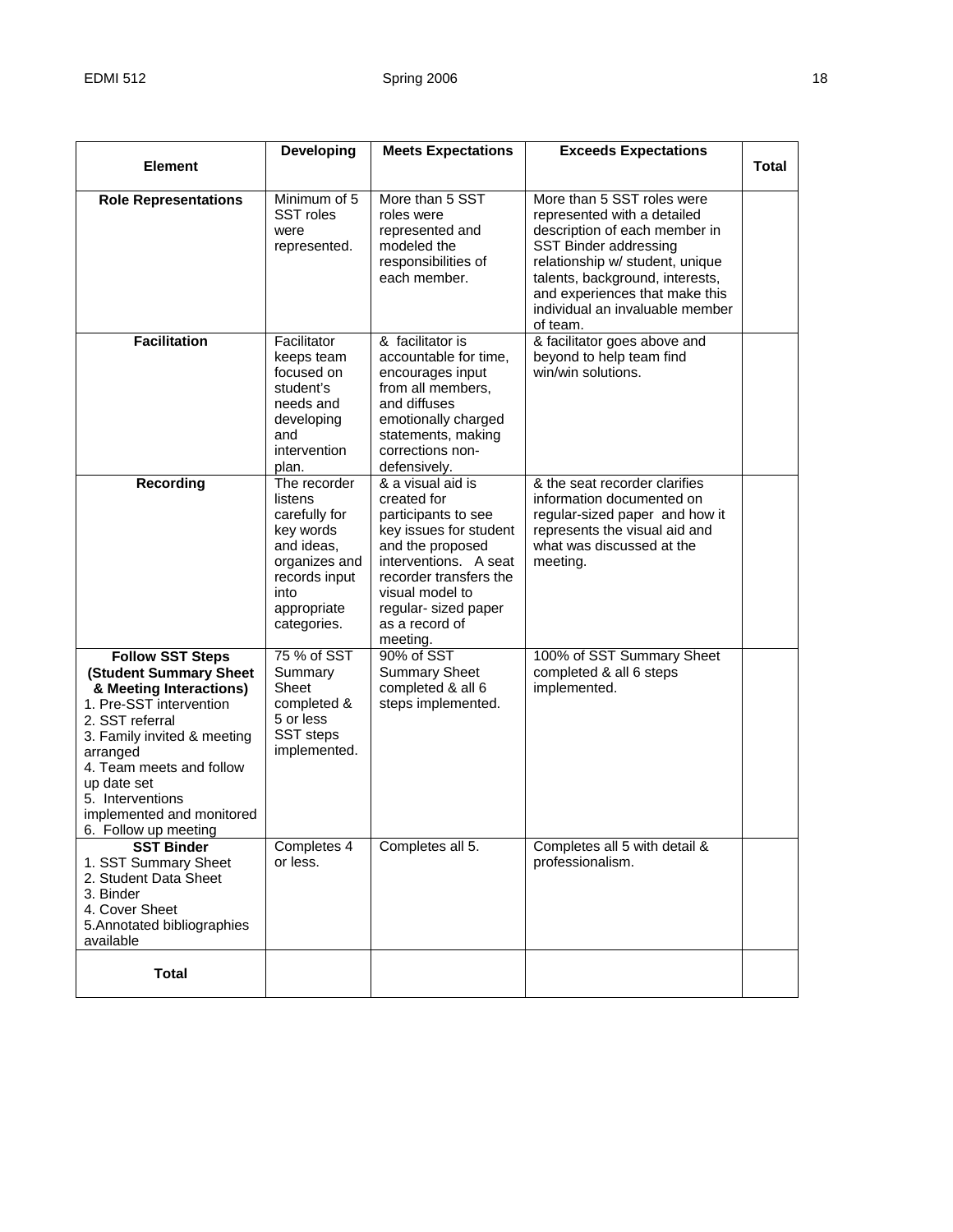| Element                                                       | Beginning to Meet<br>Expectations                                                            | Approaching<br>Expectations                                                                                                                                              | <b>Meets Expectations</b>                                                                                                                                                                         | Total |
|---------------------------------------------------------------|----------------------------------------------------------------------------------------------|--------------------------------------------------------------------------------------------------------------------------------------------------------------------------|---------------------------------------------------------------------------------------------------------------------------------------------------------------------------------------------------|-------|
| <b>Content Strategies</b>                                     | A minimum of 1<br>content strategy<br>was described to<br>support student                    | A minimum of 1<br>content specific<br>strategy was<br>described to<br>support the<br>learner taking into<br>consideration the<br>students strengths<br>and areas of need | A minimum of 2<br>content specific<br>strategies were<br>identified with<br>consideration of the<br>students strengths,<br>needs, readiness<br>range, learning profile,<br>talents and interests. |       |
| Process<br><b>Strategies</b>                                  | A minimum of 1<br>process strategy<br>was described to<br>support student                    | A minimum of 1<br>process specific<br>strategy was<br>described to<br>support the<br>learner taking into<br>consideration the<br>students strengths<br>and areas of need | A minimum of 2<br>process specific<br>strategies were<br>identified with<br>consideration of the<br>students strengths,<br>needs, readiness<br>range, learning profile,<br>talents and interests. |       |
| <b>Product Strategies</b>                                     | A minimum of 1<br>product strategy<br>was described to<br>support student                    | A minimum of 1<br>product specific<br>strategy was<br>described to<br>support the<br>learner taking into<br>consideration the<br>students strengths<br>and areas of need | A minimum of 2<br>product specific<br>strategies were<br>identified with<br>consideration of the<br>students strengths,<br>needs, readiness<br>range, learning profile,<br>talents and interests. |       |
| Your Role at SST<br>Meetings                                  | Generally describe<br>what you will do at<br>the SST meeting                                 | Generally describe<br>what you will do to<br>prepare for the<br>meeting and do at<br>the meeting.                                                                        | Describe in detail<br>what you will do to<br>prepare for a SST<br>meeting, what you will<br>do at the meeting and<br>what you will do to<br>implement the SST<br>plan.                            |       |
| How SST<br>Roleplay<br>Experience<br>Informs your<br>Teaching | Describe how this<br>experience has<br>effected the way<br>you think about<br>these meetings | & describe how<br>this experience<br>has effected your<br>expectations of<br>SST meetings                                                                                | & describe how your<br>actions will be<br>informed by this<br>experience                                                                                                                          |       |
| Total                                                         |                                                                                              |                                                                                                                                                                          |                                                                                                                                                                                                   | /5    |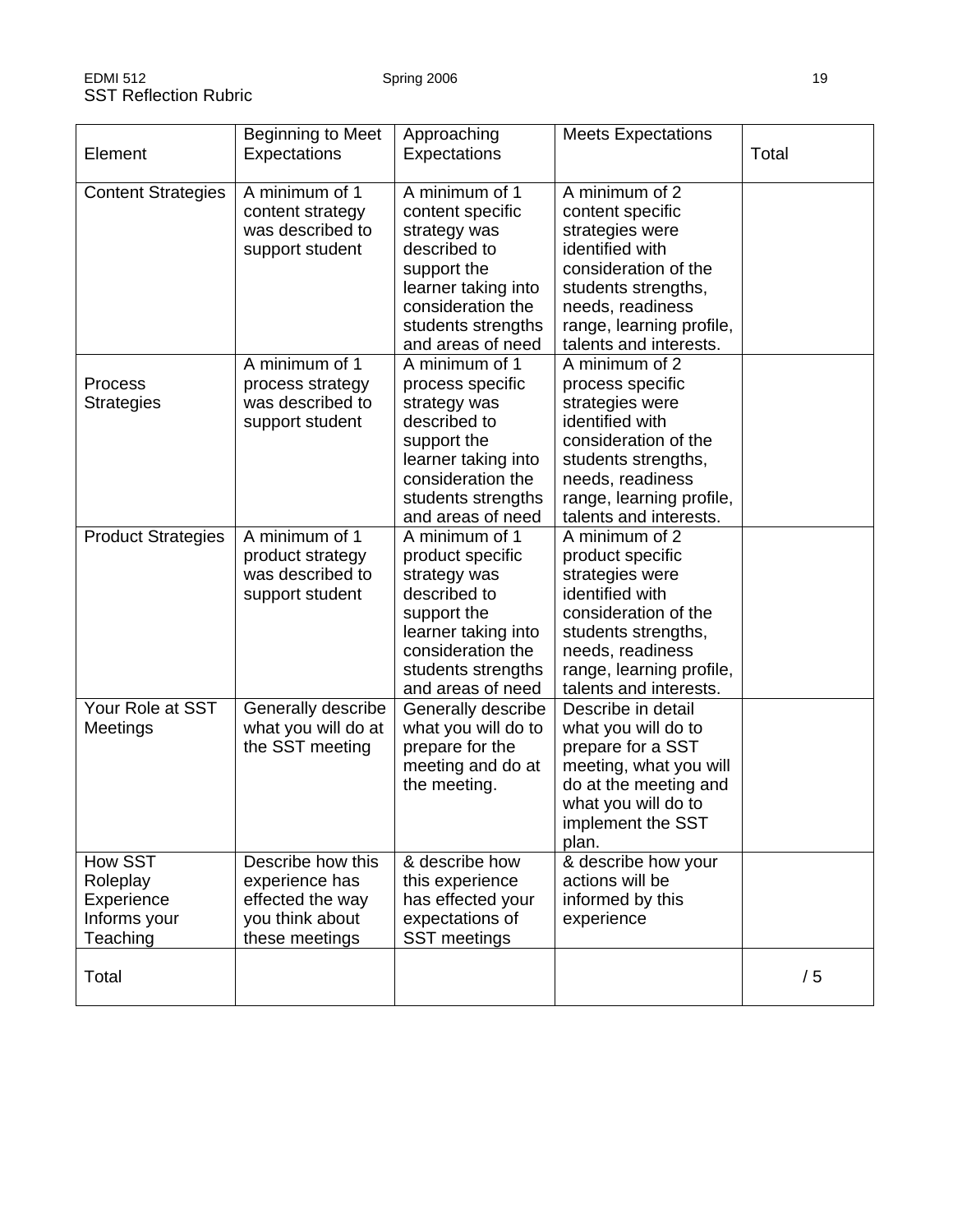| <b>EDMI 512</b><br><b>The IEP Process</b> | Spring 2006<br><b>5 Points</b>                                                                                                                                                                                                                                                 | 20 |
|-------------------------------------------|--------------------------------------------------------------------------------------------------------------------------------------------------------------------------------------------------------------------------------------------------------------------------------|----|
| <b>Learner Outcomes:</b>                  | Knowledge of nondiscriminatory assessment, processes for making a child<br>eligible for special education, and the teacher's role in developing IEPs                                                                                                                           |    |
| <b>Assessment:</b>                        | Students apply their knowledge of nondiscriminatory<br>assessment, processes for making a child eligible for<br>special education, and the teacher's role in developing IEP<br>by                                                                                              |    |
|                                           | Creating their own "Best Practices in the IEP Process"<br>1)<br>Checklist" and use the checklist to assess the IEP<br>process employed in the student's school;                                                                                                                |    |
|                                           | Creating a resource list of the special education and<br>2)<br>related services personnel in the school and in the<br>school district upon whom they can call.<br>3) Evaluating the assessment process in their school<br>relative to assessment team member responsibilities, |    |
|                                           | identifying learnings about the school's assessment<br>processes and suggestions for improvement, if<br>appropriate.<br>Evaluating an IEP meeting in terms of team<br>4)<br>communication, creative problem solving, and family<br>centeredness.                               |    |

| Resource(s):                   | Title and necessary information:                                                                                                                                                                                                                                                                                            |
|--------------------------------|-----------------------------------------------------------------------------------------------------------------------------------------------------------------------------------------------------------------------------------------------------------------------------------------------------------------------------|
| Textbook/pages                 | Gable, R.A. and Hendrickson, J.M. (2000). Teaching all the students: A mandate for<br>educators. In J.S. Choate (Ed.) Successful inclusive teaching: Proven ways to<br>detect and correct special needs (3 <sup>rd</sup> ed.), pp 1-17. Boston: Allyn & Bacon. (ISBN<br>$0-205-30621-7$<br>Chapter 1                        |
| Supplemental Print<br>Material | Lecturette by Jacqueline Thousand, Professor, CSUSM, College of Education                                                                                                                                                                                                                                                   |
| Video/segment                  | Video Segment # 2 "Working Together: The IEP The Inclusion Series (1998)<br>Weland Prods/KCET and Allyn & Bacon. (ISBN 0-205-29111-2)                                                                                                                                                                                       |
| Internet Site(s)               | www.dssc.org/<br>This Federal Resource Center for Special Education site provides general<br>information about and news pertaining to special education as well as special<br>technical assistance information.<br>www.ed.gov/offices/OSERS/IDEA<br>This OSERS IDEA Home Page site provides a detailed explanation of IDEA. |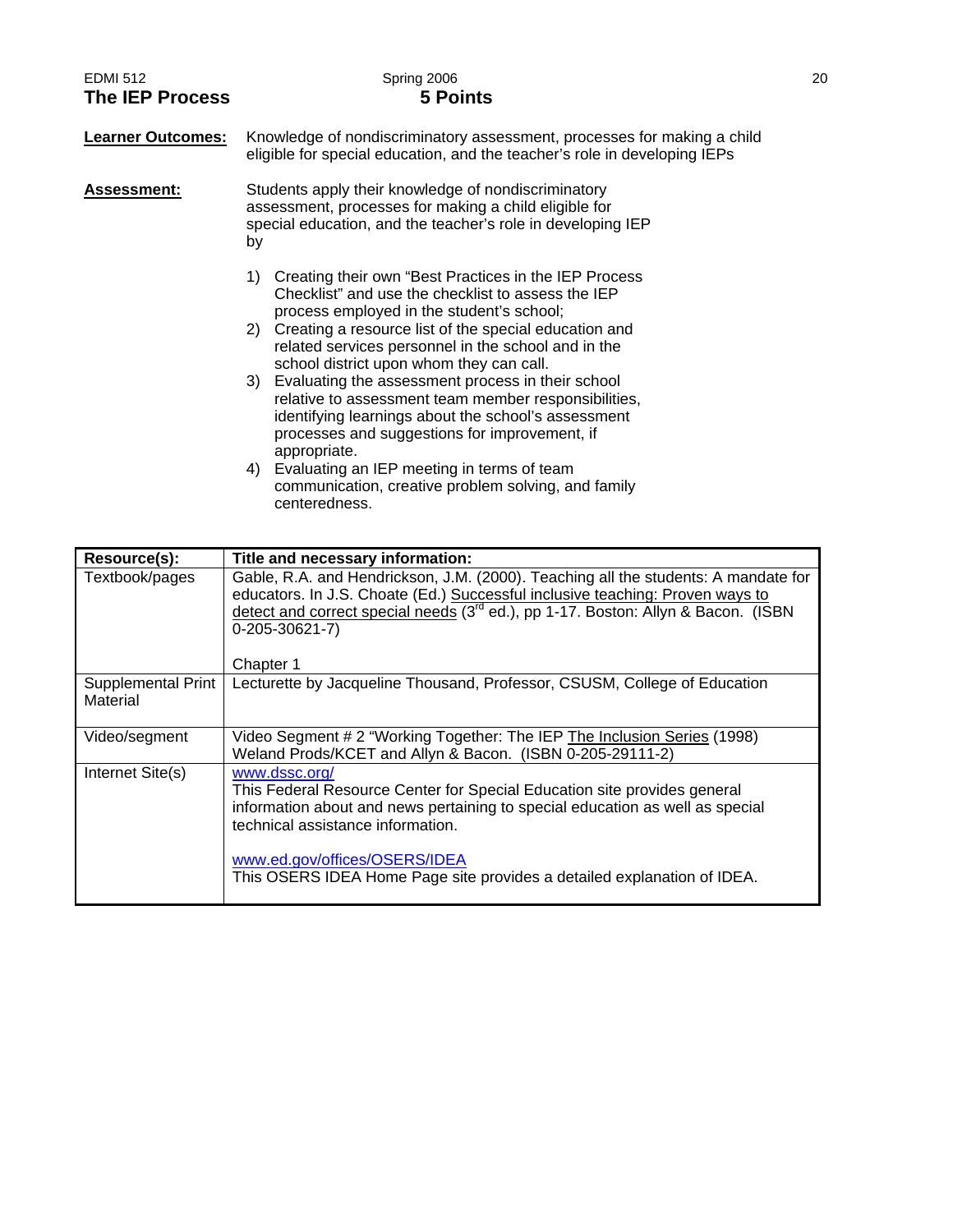#### EDMI 512 Spring 2006 21 **Task Guidelines for the IEP Process**

Today's teachers will have students with identifiable disabilities in their classrooms. When the Student Study Team (SST) process is not satisfactory, a recommendation for the development of an Individual Education Program (IEP) may be the next step.

When developing an IEP, the following four questions should be addressed:

- 1. Who are all of the special education and related service personnel who can be called upon for support in the school and in the school district?
- 2. How does the school staff ensure that students receive nondiscriminatory evaluations and appropriate educational experiences?
- 3. Does the school's specific IEP meeting format address the following:
	- *Breadth of assessment*  More than one test must be used as the basis of evaluation Assess all areas related to the suspected disability
	- *Administration of assessment*  Select and administer nondiscriminatory racial and ethnic assessments Use trained personnel to administer assessments
	- *Timing of assessment*  Nondiscriminatory evaluation must occur before initial placement into or out of special education Reevaluation occurs every three years or more frequently, if conditions warrant or parents/guardians, or teacher request
	- *Parental/Guardian notification and consent*  Parents/guardians must be fully informed and consent to having their child assessed Consent for evaluation is not consent for placement into special education; separate consent is required for consent
	- Interpretation of assessment results must consider a variety of sources.
- 4. What does the school's specific IEP look like? Does it include and/or address the following:
	- The student's present level of educational performance, including how the disability affects the educational experience;
	- Measurable annual goals and short-term objectives;
	- The special education accommodations, related services, and other ways support will be provided to ensure the student's success;
	- The extent to which the student will participate with students who do not have disabilities in the general education and extracurricular activities;
	- Individual modifications if the student participates in standardized assessments, and explanation s for when the student does not participate in such assessments
	- The projected start date, frequency, location, and duration of modifications;
	- Brief discussion of how the student's progress towards annual goals will be assessed.

## **Application Activities**

## **In-Class Video Viewing and Analysis**

View the video Segment # 2 "Working Together: The IEP" from The Inclusion Series (1998) Weland Prods/KCET and Allyn & Bacon. As you view the video, jot down notes regarding what is presented as (and what you perceive as) "best practices" or "great tips" in IEP development and implementation.

After viewing the segment, take your notes from the lecturette and the video viewing and create your own "Best Practices in the IEP Process Checklist." It is beneficial to do this in collaborative teams in and/or out of class. You will use this checklist later in an actual IEP meeting.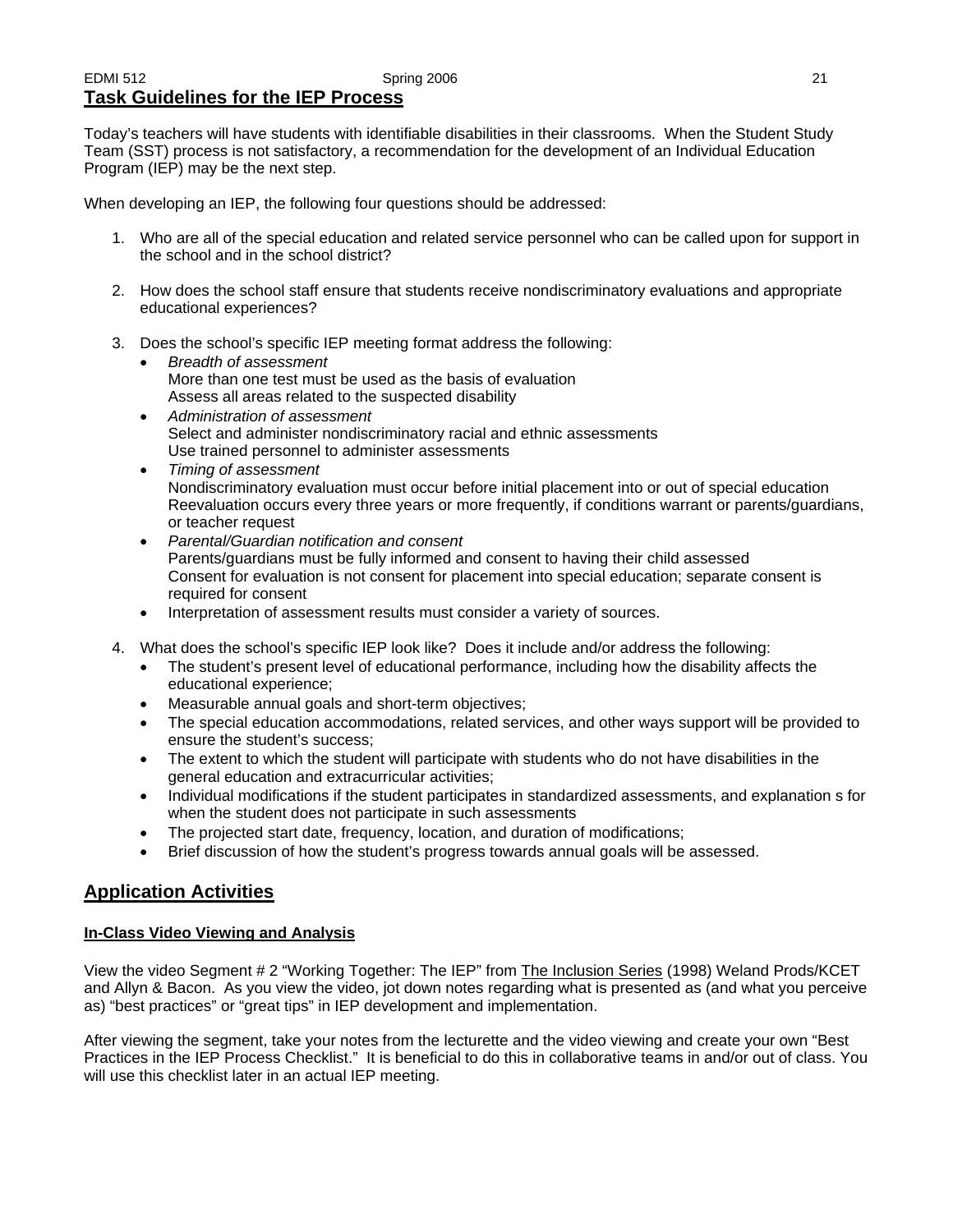#### EDMI 512 Spring 2006 22 **School-Based Activities**

Can you provide complete and accurate responses to the following four questions? If so, you should have your special education credential! If not, interview your school's special education support personnel or get the information you need to answer the questions from reference materials, web sites, and so forth.

**Question #1**: Who are all of the special education and related services personnel who I can call upon for support in this school and in the school district?

**Action**: Make a list of the roles, names, responsibilities, and ways in which to contact these resources. Keep this list in your top desk drawer or in you day planner.

**Question #2:** How does our school staff ensure that the responsibilities of the assessment team outlined in the lecturette occur?

**Action**: **1)** Create a "Best Practice Checklist" based on the IEP video watched in class. **2)** Interview one of your special education support personnel. Ask how the assessment process in your school ensures that each of the responsibilities of a student's evaluation team is fulfilled. Ask Interviewee to review your checklist and provide feedback. Take notes and write a one to two-paged summary of what you learned about your school's assessment process, include suggestions for improvement, if appropriate.

**Question #3**: What does my School's IEP look like and does it include all of the components identified as required in the lecturette?

**Action:** Have your special education support persons give you the latest IEP form, if you have no students eligible for special education in your classroom (could that possibly happen?). If you have one or more students with an IEP in your classroom (a sure bet), get one of the IEPs, preferably one of the more complex IEPs. In either case, once you have an IEP in hand, locate all of the component parts required of an IEP.

**Question #4**: What does an IEP meeting feel like? How well are "best practices" for IEP team meetings being practiced in my school?

**Action:** Attend an IEP meeting of a student who is not in your classroom. Your role is that of non-participant observer. While observing use your own "Best Practices in the IEP Process Checklist," to assess the presence or absence of best practices being practiced during the meeting. Write a one to two-paged reflection that focuses upon ways in which to optimize IEP team communication, creative problem solving, and family centeredness. If you cannot find an IEP meeting of a colleague to attend, complete the checklist while watching the IEP video located in the library and write a one to two page reflection on what you saw.

#### **Extension Activities**

Expand your knowledge of special education and your role in the special education referral and implementation process by visiting the following comprehensive web sites.

#### www.dssc.org

This Federal Resource Center for Special Education site provides general information about and news pertaining to special education as well as special technical assistance information.

#### www.ed.gov/offices/OSERS/IDEA

This OSERS IDEA Home Page site provides a detailed explanation of IDEA.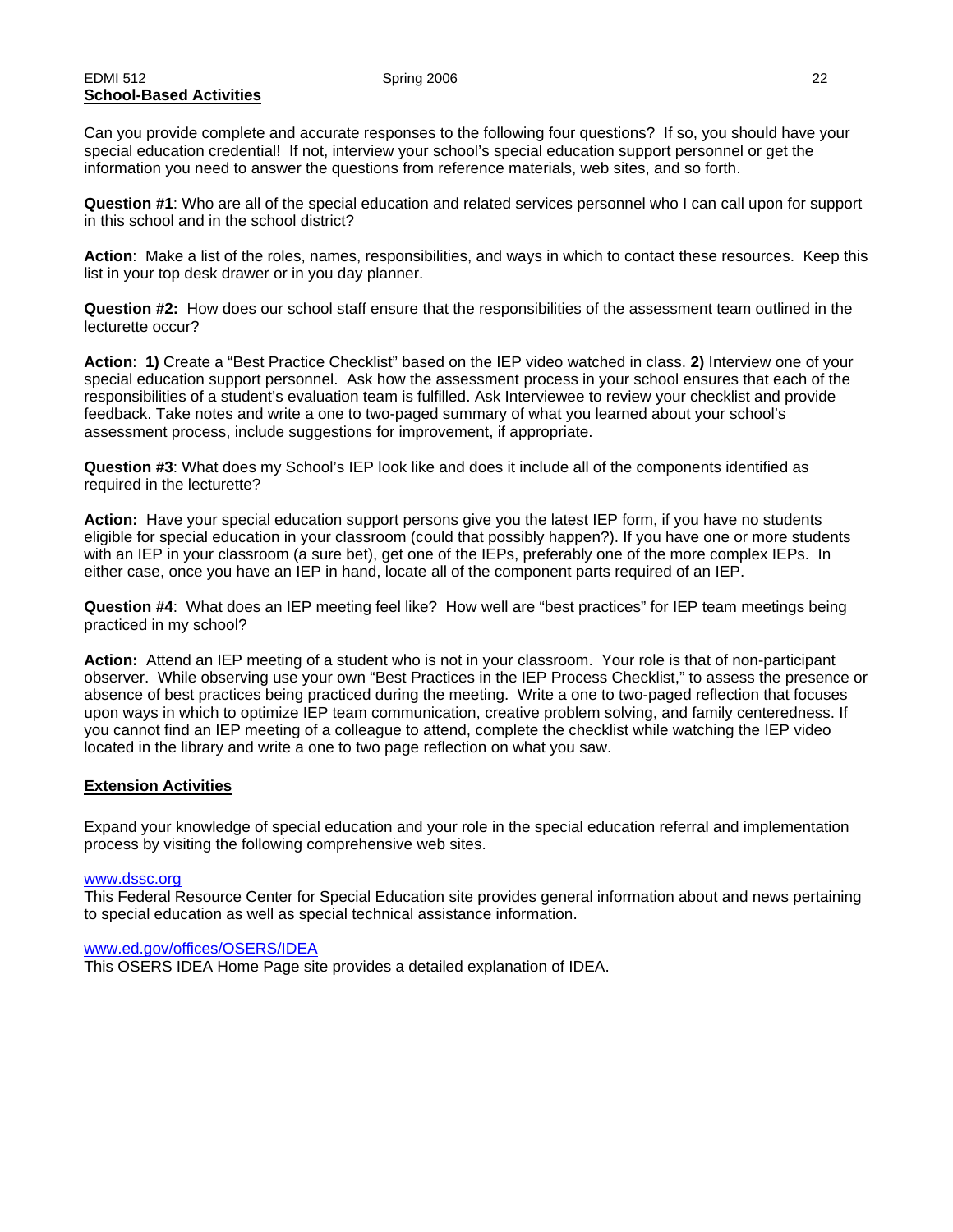- 1. Create you own "Best Practices in the IEP Checklist"
	- Ex: \_\_\_\_\_\_ focused on student strength \_\_\_\_ sample of student weakness presented \_\_\_\_\_ student involved
- 2. Resource name, role, phone number list (s) - responsibilities (1-2 sentences)
- 3. Interview
	- interview
		- 1-2 page reflection/summary
			- what did you learned?
			- overview of what the interviewee said
			- suggestions for improvement
			- feedback on "Best Practices" Checklist
- 4. IEP Forms Blank or completed
- 5. Evaluation of an IEP (attend a meeting or watch videotaped meeting)
	- use checklist and reflect
	- 1 -2 page pape
- 6. Please post evidence of your learning for this assignment on TaskStream under TPE 6d.
- 7. Write up a 3 paragraph narrative for TPE 6d:
	- a. Describe the evidence.
	- b. Analyze the evidence
	- c. Reflect on the evidence What did you learn? How will this new learning make you a highly qualified teacher?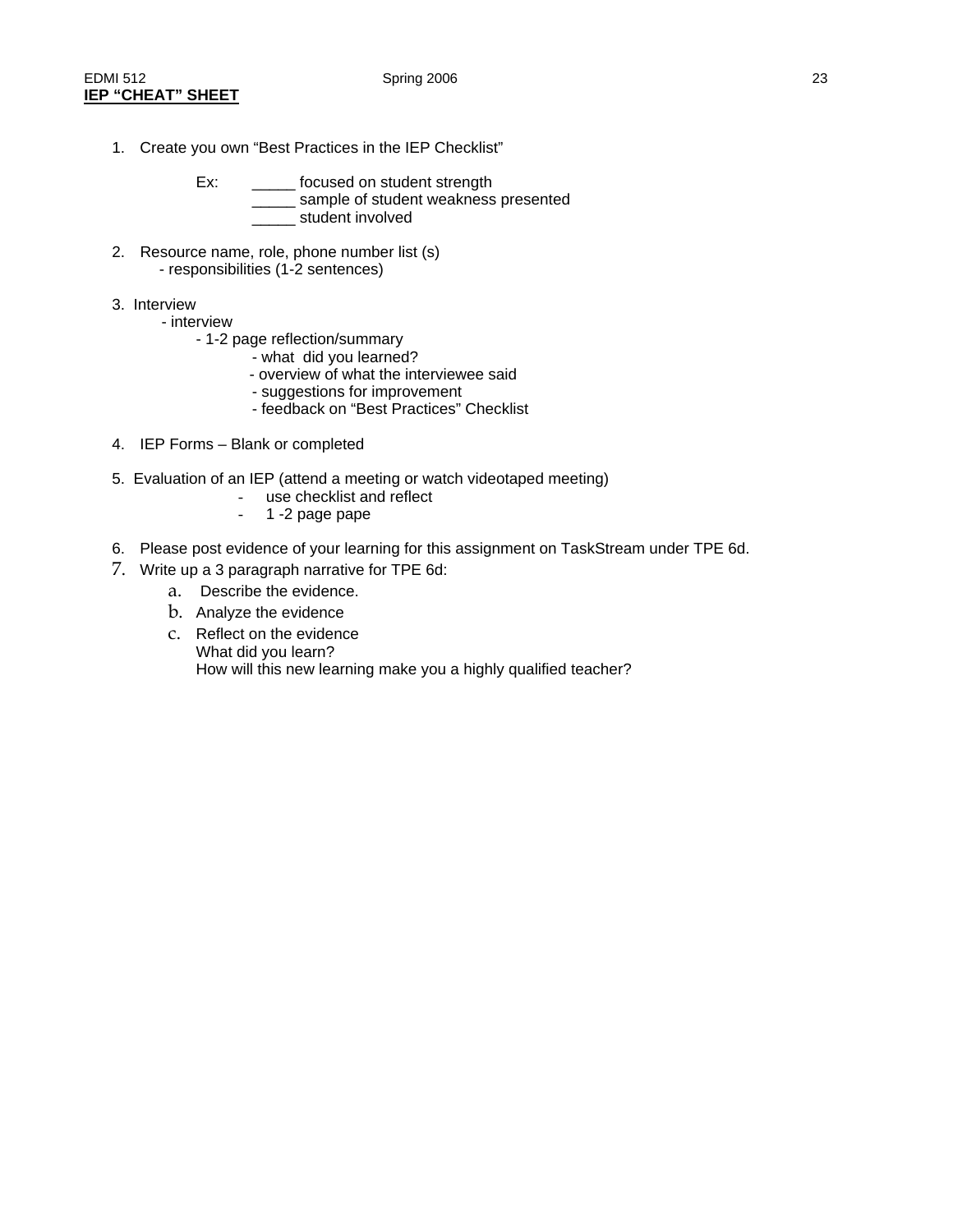## EDMI 512 Spring 2006 24 **Unit Planning Calendar Grid Assignment 20 points**

This assignment will be in coordination with your Social Studies and Science Integration Unit. All 3 instructors will grade this assignment. This course will focus on the differentiation strategies.

**Learner Objectives:** The student will create an integrated unit plan.

| <b>Assessment:</b> | The student will write a unit plan that will incorporates the following elements: |
|--------------------|-----------------------------------------------------------------------------------|
|                    | language arts lessons                                                             |
|                    | science lessons                                                                   |
|                    | art lessons                                                                       |
|                    | social science lessons                                                            |
|                    | a field trip                                                                      |
|                    | assemblies and special programs (DARE, etc.)                                      |
|                    | assessments                                                                       |
|                    | multiple intelligence strategies                                                  |
|                    | differentiation strategies                                                        |
|                    | technology for student use                                                        |
|                    | technology for teacher use in instruction                                         |
|                    | technology for assessment (electronic grade books, rubrics, etc.)                 |
|                    |                                                                                   |

The calendar will integrate a schedule of events from "real" schools. The student will also write out plans for differentiated instruction and special needs instruction.

**Preparation:** Before beginning assignment teacher candidates read the following resources and demonstrate the ability to complete the prerequisite skills.

| <b>Resources</b>  | Title and necessary information:                                                                                                                                                                                                                          |
|-------------------|-----------------------------------------------------------------------------------------------------------------------------------------------------------------------------------------------------------------------------------------------------------|
| Textbook/chapters | Choate, J. S. (2000) Successful inclusive teaching (3 <sup>rd</sup> ed.). Needham, MA: Allyn<br>& Bacon. Chapters16                                                                                                                                       |
|                   | Villa, Richard, & Thousand, Jacquelyn. (1995). Creating and inclusive school.<br>Alexandria, VA: ASCD. Chapters 6 & 7                                                                                                                                     |
| Internet Site(s)  | Tomlinson, Carol Ann. (1999). The Differentiated Classroom: Responding to the<br>needs of all learners. Alexandria, VA: Association for Supervision and Curriculum<br>Development. ISBN # 0-87120-342-1 (Available free through CSUSM ebooks<br>library.) |
|                   | ELD Standards - http://www.cde.ca.gov/re/pn/fd/documents/englangdev-stnd.pdf                                                                                                                                                                              |
|                   | COE Lesson Format form CSUSM website                                                                                                                                                                                                                      |

#### **Prerequisite skills:**

- Teacher candidates can create appropriate technology applications for use in instruction and assessment,
- Teacher candidates are able to develop a schedule and course activities,
- Teacher candidates are able to create curriculum and instruction based on content, process, and product as define by Carol Ann Tomlinson (1999).
- Teacher candidates are able to use information about students' readiness range (skills, reading, thinking & information), learning profiles, interests, talents, and culture to differentiate curriculum and instruction (Tomlinson, 1999).
- Teacher candidates are able to identify strategies to meet the needs o
	- o Students learning English (including differentiation for Beginning, Intermediate, and Advanced levels)
	- o Student that are accelerated learners as referred to by Piergangelo & Giuliani (2001)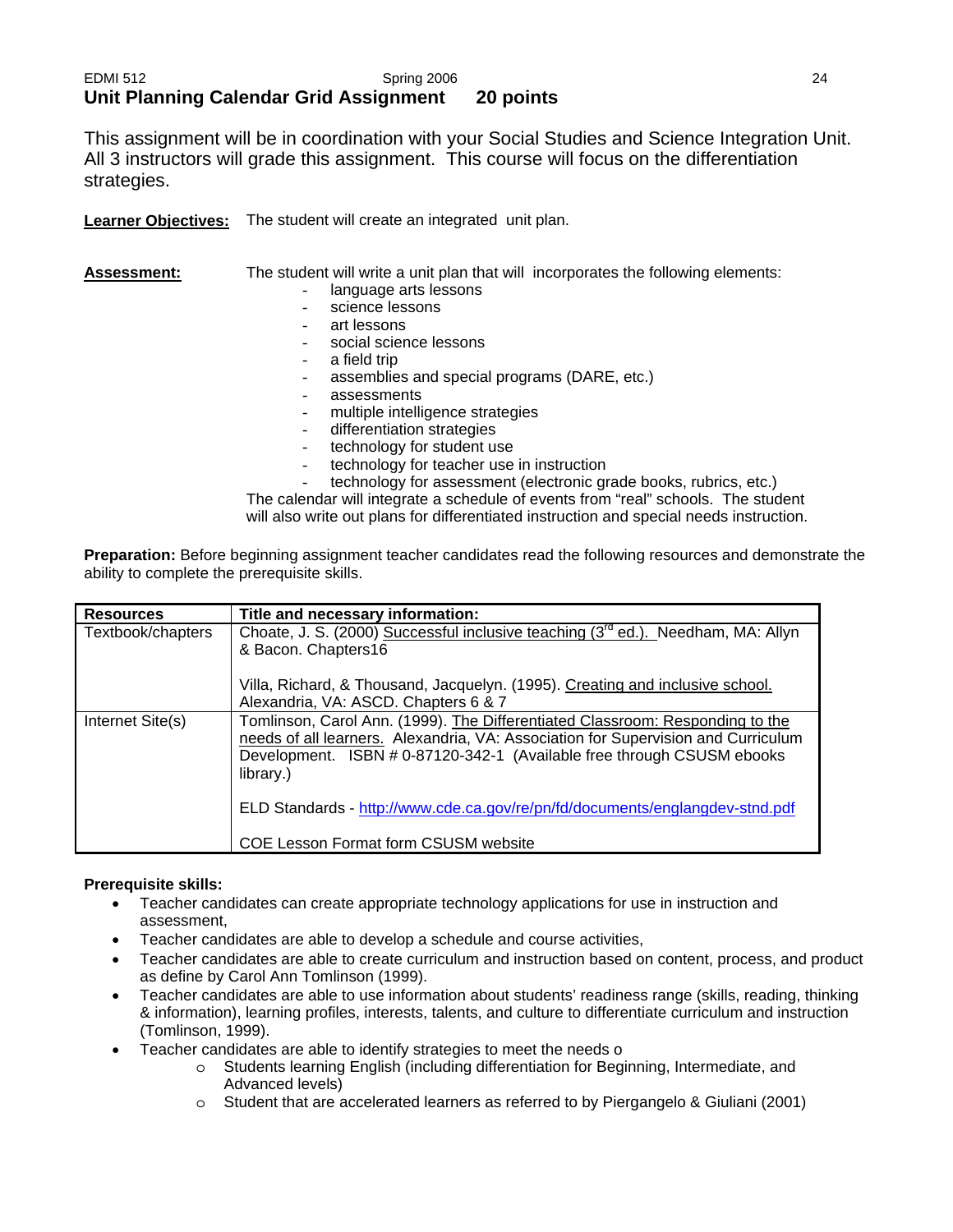#### **Task Guidelines for Planning Calendar**

**Step One**: You will create an integrated unit plan for this assignment. On the assigned day, bring the following artifacts to complete your assignment: a school calendar from your observation placement (see school website), a calendar grid or published planning book, and your social science and science unit plans.

**Step Two**: On the assigned day you be will completing your plan with the assistance of the instructor a group of three to four members. Referring to your school calendar, you will first need to block out times in your plan book for holidays, assemblies, special programs, in-service days, etc. You will then plan your curriculum into manageable blocks of time in your calendar grid or lesson plan book. The amount of time you select to cover the various content areas is dependant upon your district and/or school standards. For example, if your district mandates two hours of language arts instruction per day you must plan accordingly. You will need to provide evidence of these criteria in your finished calendar grid.

 Your plan will necessarily be an integrated plan that uses Universal Design and Backward Design principles. That is to say, it will be necessary to teach science and social science throughout the day as part of your literacy instruction. Also, be sure to include assignments in all of the content areas, i.e. science, art, social studies.

 You will write out all of the California state standards you will cover during the unit. Place these standards in a easily visible way so that anyone will see them. Standards should be organized using "themes" or "big ideas" Your plan must also include multiple intelligence strategies for special needs and second language students as part of differentiated instruction.

#### **Checklist for Unit Plan**

The following checklist will help you create your three month plan. Does you plan include:

- 1. A description of your classroom context- student population, grade level, local community, etc.
- 2. Strategies for special needs students (at least three)
- 3. Strategies for second language learners (at least three)
- 4. Strategies for multiple intelligences
- 5. A planning grid
- 6. Technology components- assessment, instruction, student use

Note: All components are to be typed.

#### **TaskStream Component: Individual Assignment**

1. Please post evidence of your learning for this assignment on TaskStream under TPE 9 & 14.

- 2. Write up a 3 paragraph narrative for TPE 9 & 14:
	- 1. Describe the evidence.
	- 2. Analyze the evidence
	- 3. Reflect on the evidence What did you learn? How will this new learning make you a highly qualified teacher?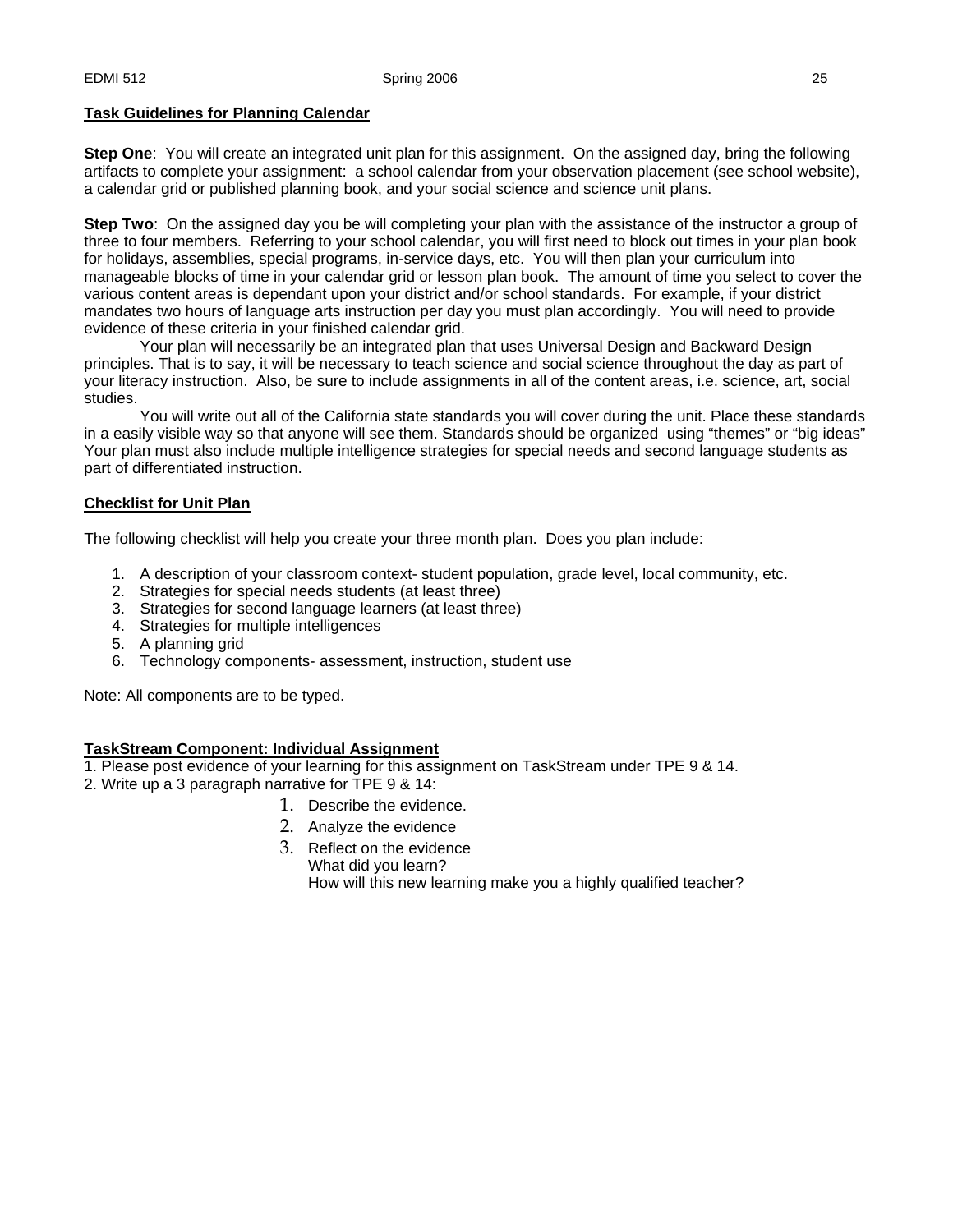## Lesson Demonstration **See Schedule for due dates.**

**Learner Outcomes:** Develop as an instructor by preparing and organizing a lesson for a Woodland Park class. (Class for lesson will be assigned by instructor.)

**Assessment:** Teaching activity including depth, analysis, and organization.

**Preparation:** Carefully select a lesson. Plan how to teach with your peers.

#### **Process**

You are required to sign up to teach one lesson for one class session in a Woodland Park Class. You will also discuss an analysis of your teaching with your peers. The activity should engage the class and allow us to examine the materials in a meaningful way.

#### **You must provide a context and history to your lesson (i.e. Where was your placement, what were the students like, why did you teach this lesson). Provide a lesson plan to the class**.

#### **In addition, you must write and present a reflective analysis of your teaching. Respond to the following:**

- Did you teach the lesson as planned? If not, what changes did you make to the lesson and why?
- How appropriate were your time allocations for the students, the content, and the planned instructional strategies and student activities?
- To what extent did the class/group as a whole achieve the academic learning goals of the lesson?
- How well did the lesson connect with the students' background and developmental information?
- In what ways did the environment in the classroom, including climate, rapport, routines, and procedures, contribute to student learning?
- In what ways was your lesson effective and what might you do differently to improve the lesson?

#### **A lesson plan and 1-2 page reflection will be turned into the instructor.**